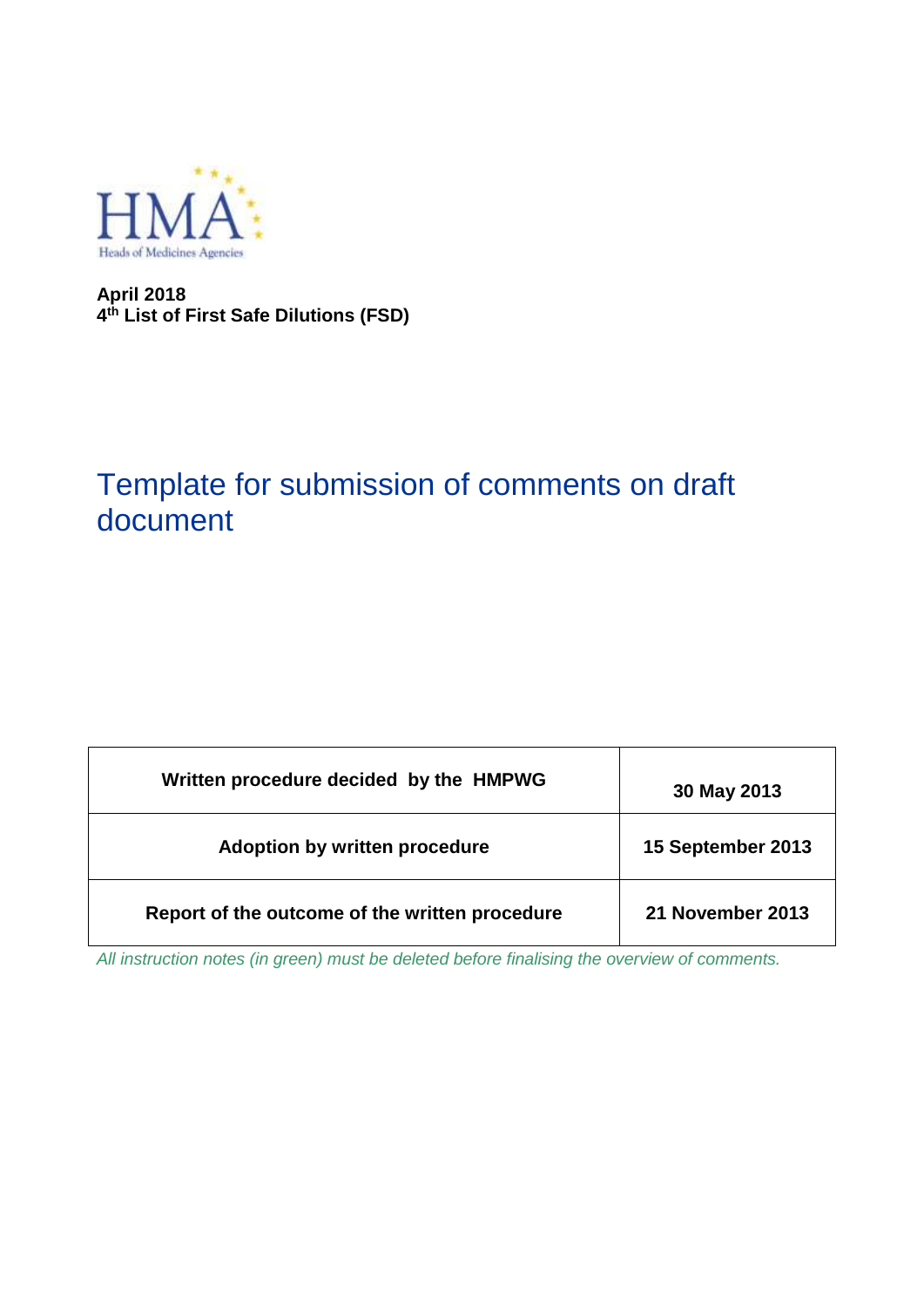## Submission of comments on draft document

### **Table 1: Origin of comments**

**4 th List of First Safe Dilutions (FSD)** released for public consultation on 8 February 2018 until 15 May 2018

| Organisation or individual               | Contact details (e-mail address, telephone number, name<br>of contact person) |
|------------------------------------------|-------------------------------------------------------------------------------|
| ECHAMP EEIG. - European Coalition on     | Rue Washington 40                                                             |
| Homeopathic and Anthroposophic Medicinal | B-1050 Brussels                                                               |
| <b>Products</b>                          | 32 2 649 94 40                                                                |
|                                          | amandine.oset@echamp.eu                                                       |

| Interested parties are invited to send                                                         |
|------------------------------------------------------------------------------------------------|
| comments together with a copy of the cited references.                                         |
| This will facilitate the assessment of comments, suggestions and corresponding justifications. |
| When the reference consists of a book chapter, the copy must include                           |
| the page of the book showing the year of publication.                                          |
| Comments without copies of the supporting literature will not be considered.                   |
| Comments should be sent electronically and in Word format (not pdf).                           |
| Comments and the identity of the sender will be made public                                    |
| unless a justified objection is received at the time of the submission.                        |
| Please submit comments on each document separately.                                            |
|                                                                                                |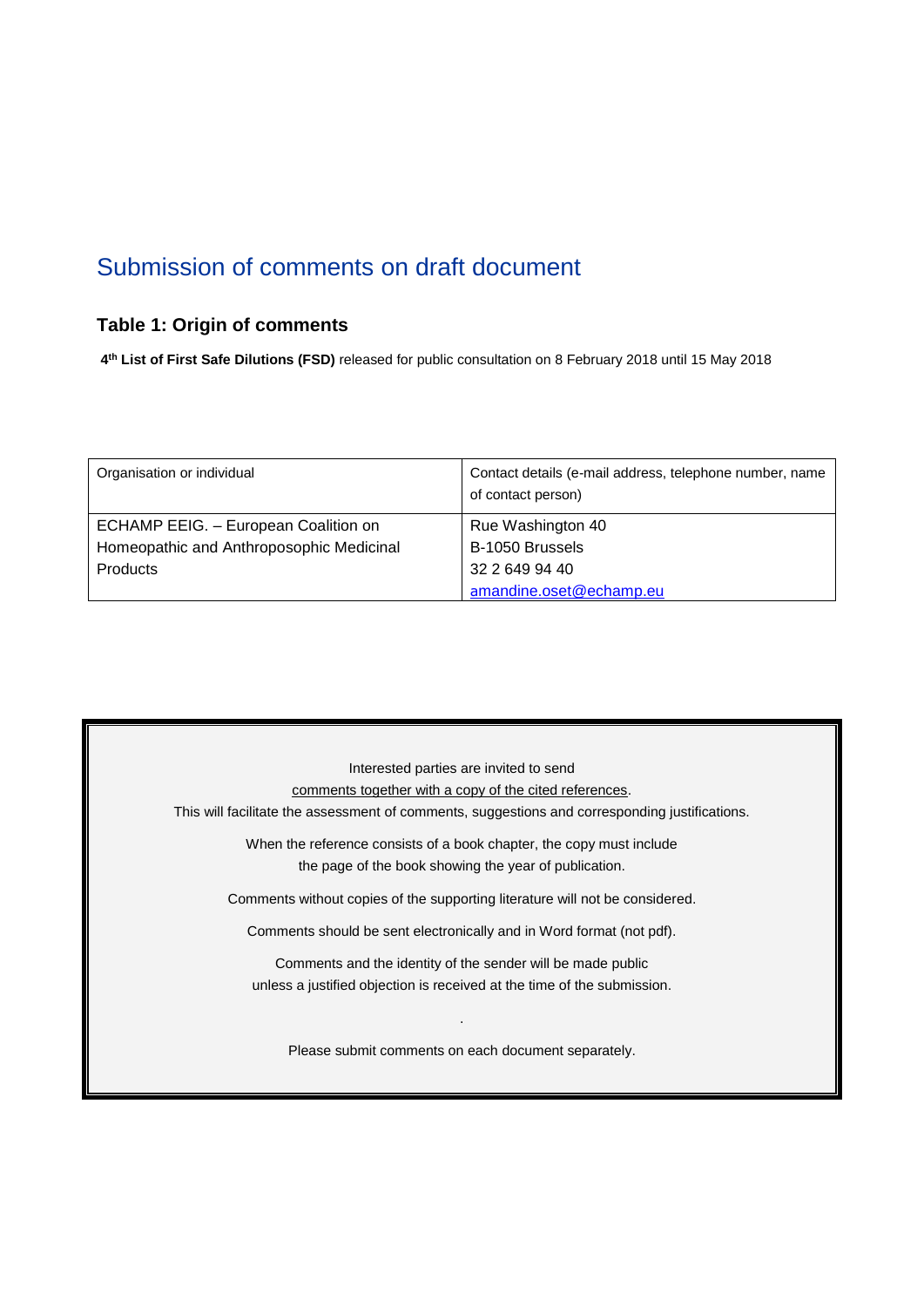### **Table 2: Comments**

#### **GENERAL COMMENTS ON DRAFT DOCUMENT**

| Interested party | <b>Comment and Rationale</b>                                                                                                                                                                                                                                                                                                                                      | Outcome                                               |
|------------------|-------------------------------------------------------------------------------------------------------------------------------------------------------------------------------------------------------------------------------------------------------------------------------------------------------------------------------------------------------------------|-------------------------------------------------------|
| <b>ECHAMP</b>    | According to ICH Guideline Q3D the PDE is calculated as follows:                                                                                                                                                                                                                                                                                                  | Leave blank (it will be completed by the Rapporteur). |
|                  | $PDE = NO(A)EL \times 50 kg / (F1xF2xF3xF4xF5)$<br>$F1 = A$ factor to account for extrapolation between species. F1 takes into account<br>the comparative surface area: body mass ratios for the species concerned and for<br>man. Surface area (S) is calculated as:<br>$S = kM^{0.67}$<br>in which $M =$ body mass, and the constant k has been taken to be 10. |                                                       |
|                  | $F2 = A$ factor of 10 to account for variability between individuals<br>$F3 = A$ variable factor to account for toxicity studies of short-term exposure<br>$F4 = A$ factor that may be applied for severe toxicity<br>$F5 = A$ variable factor that may be applied if the no-effect level was not established                                                     |                                                       |
|                  | For F1 (factor for extrapolation between species) a factor of 2-12 has to be used for the<br>extrapolation from animal to human. Please notice that the comparative surface area: body<br>mass ratios for the species concerned and for man are taken into account with this factor.                                                                              |                                                       |
|                  | For F2 (factor for variability between individuals) in general a factor of 10 is used. Please<br>take into account that the average body weight in the equation for calculating the PDE was<br>set to the relatively low value of 50 kg instead of the usual 60 or 70 kg,                                                                                         |                                                       |
|                  | It is questionable if an additional weight adjustment is necessary. What is the background of<br>the individual factors and how do they relate to each other?                                                                                                                                                                                                     |                                                       |
|                  | It should be carefully taken into account that:                                                                                                                                                                                                                                                                                                                   |                                                       |
|                  | F1 takes into account the comparative surface area: body mass ratios which is<br>more precise than only the comparison of body weights                                                                                                                                                                                                                            |                                                       |
|                  | F1 can be lower than 10, the minimum is $F1 = 2$ for the extrapolation from dog to<br>human                                                                                                                                                                                                                                                                       |                                                       |
|                  | F2 is always 10                                                                                                                                                                                                                                                                                                                                                   |                                                       |
|                  | The relatively low average body weight of 50 kg is used in the equation for                                                                                                                                                                                                                                                                                       |                                                       |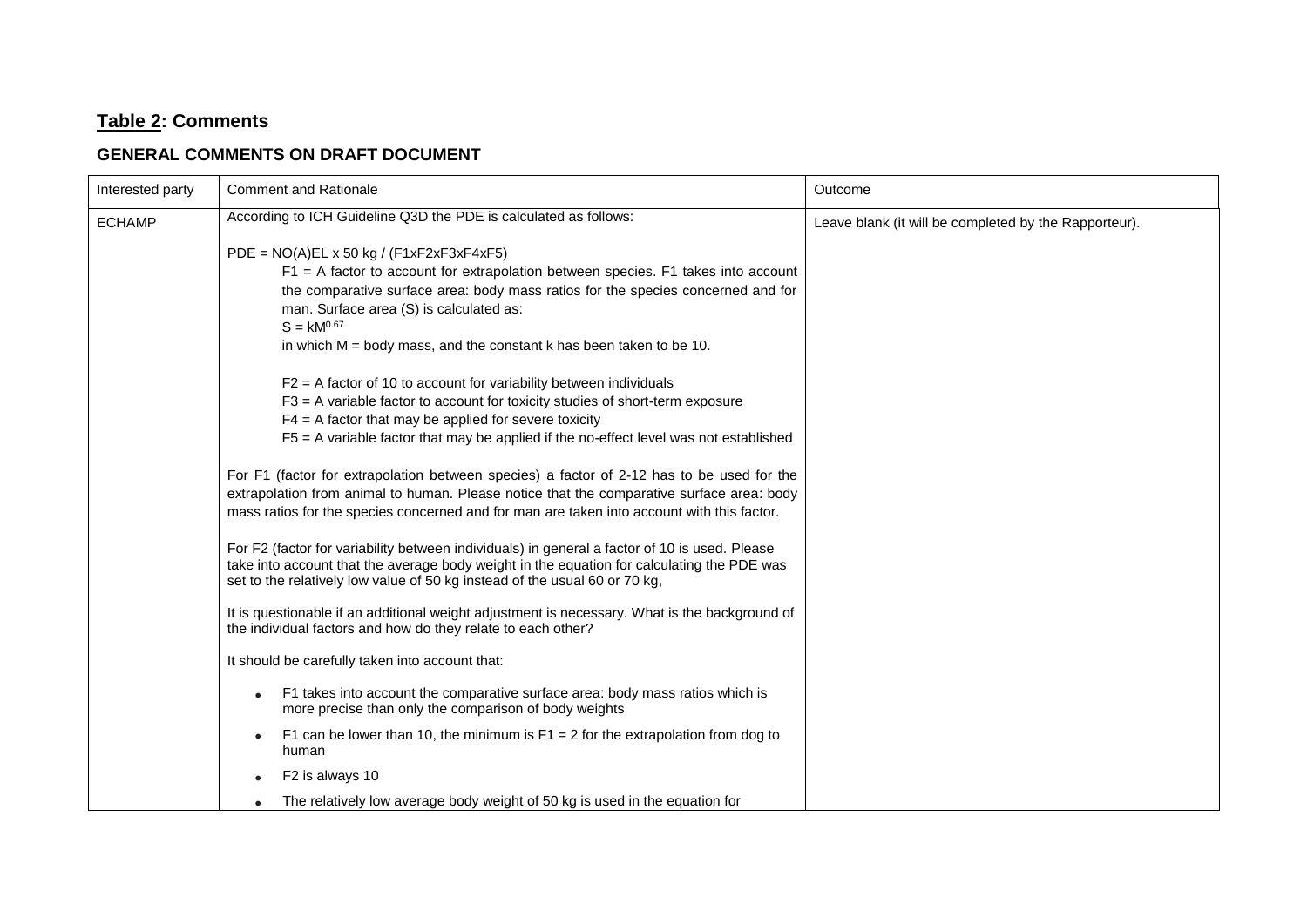| Interested party         | <b>Comment and Rationale</b>                                                                                                                                                                                                                                                                                                                                                         | Outcome |
|--------------------------|--------------------------------------------------------------------------------------------------------------------------------------------------------------------------------------------------------------------------------------------------------------------------------------------------------------------------------------------------------------------------------------|---------|
|                          | calculating the PDE, which is a further additional safety factor. Divided by $F2 = 10$ ,<br>a body weight of 5 kg results. This is near to the body weight of a newborn                                                                                                                                                                                                              |         |
|                          | If comparing the more precise body surface areas of adults $(1.73 \text{ m}^2)$ and<br>newborns (0.25 m <sup>2</sup> ) to account for the variability between individuals, a factor of 7<br>results which is below the factor $F2 = 10$                                                                                                                                              |         |
|                          | It can therefore be assumed that with the factor $F2 = 10$ all differences between the<br>individuals are already compensated and, together with the other numerous safety factors,<br>an additional weight adjustment is not provided for in this approach. This is also reflected in<br>the result of the calculation of a PDE, which is given with x mg/day, without the unit kg. |         |
|                          | This is in line with the statement in ICH Guideline Q3D that the PDEs established in this<br>guideline are considered to be protective of public health for all patient populations. An<br>additional weight adjustment is not necessary due to the numerous and kind of safety<br>factors used for the calculation of a PDE and the PDE is appropriate to each age group.           |         |
| <b>ECHAMP</b>            | The FSD of minerals containing the same element (e.g. Fe or P) should not be evaluated                                                                                                                                                                                                                                                                                               |         |
|                          | solely based on one single value from the food sector. Depending on the different minerals                                                                                                                                                                                                                                                                                           |         |
|                          | (elemental state or salts), they can have very different properties, which might affect e.g.                                                                                                                                                                                                                                                                                         |         |
|                          | oxidation states, solubility, bioavailability and toxicities.                                                                                                                                                                                                                                                                                                                        |         |
|                          | Assuming the evaluation method used for the minerals containing the same element would                                                                                                                                                                                                                                                                                               |         |
|                          | be transferred to the evaluation of phosphorus, the following would result:                                                                                                                                                                                                                                                                                                          |         |
|                          | Adequate intakes (AI) of Phosphorus for infants aged 7 - 11 months are 160 mg/day (EFSA                                                                                                                                                                                                                                                                                              |         |
|                          | 2015). Converted to a new-born approximately 60 mg/day would result.                                                                                                                                                                                                                                                                                                                 |         |
|                          | It is clear that this result is not transferable to white phosphorus, as its properties are                                                                                                                                                                                                                                                                                          |         |
|                          | different from the phosphorus compounds concerned by the above mentioned calculation.                                                                                                                                                                                                                                                                                                |         |
|                          | Transferred to the determination of FSD this would mean that each substance (compounds                                                                                                                                                                                                                                                                                               |         |
|                          | or elements) should be evaluated in terms of its specific properties.                                                                                                                                                                                                                                                                                                                |         |
| Add rows as appropriate. |                                                                                                                                                                                                                                                                                                                                                                                      |         |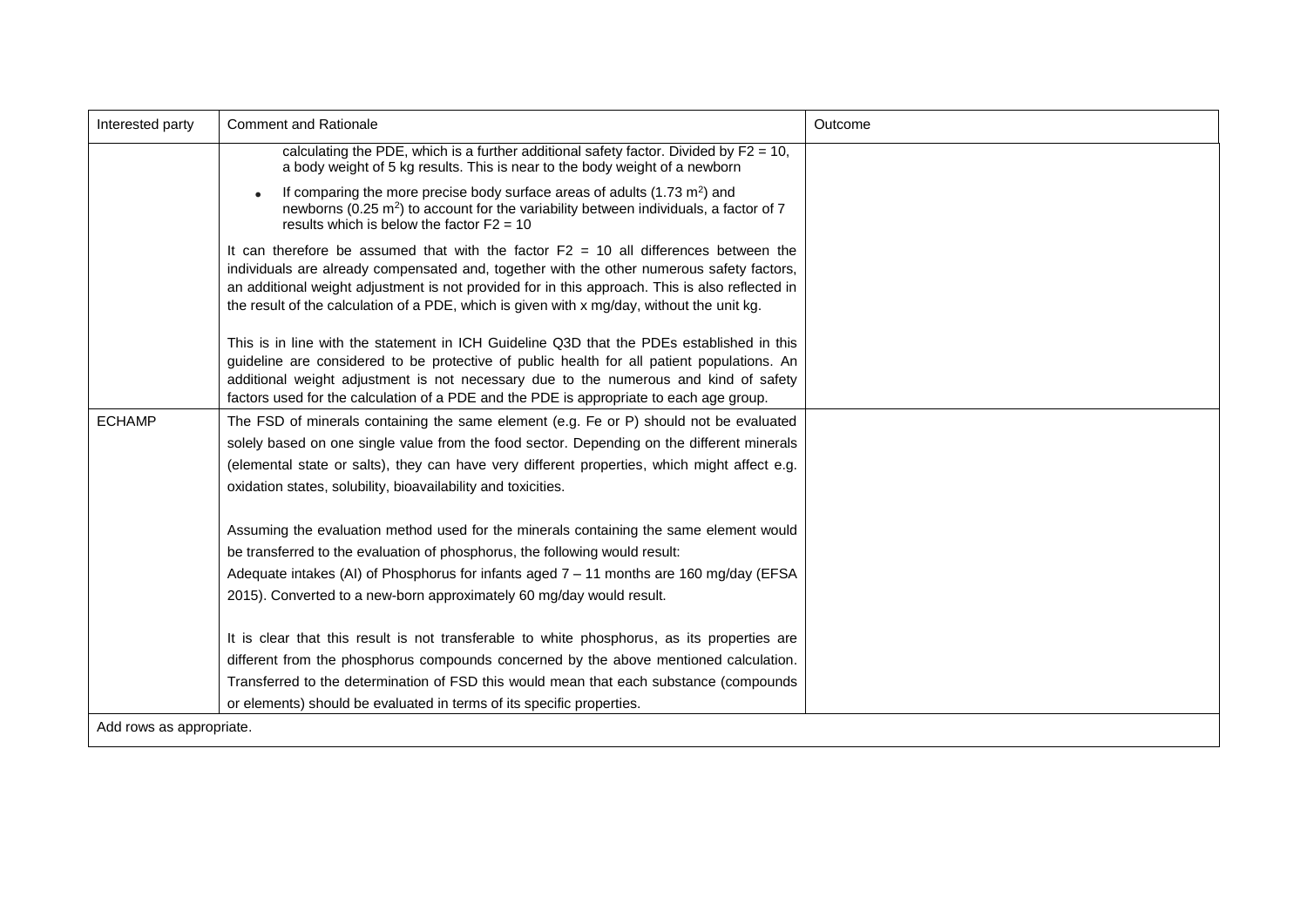#### **SPECIFIC COMMENTS ON TEXT**

| Section number                                                                                                                     | Interested party | <b>Comment and Rationale</b>                                                                                                                                                                                                                                                                                                                                                                                                                                                                                                                                                                                                                                                                                                                                                                                                                                                                                                                                                                                                                                                                                                                                                                                                     | Outcome                                               |
|------------------------------------------------------------------------------------------------------------------------------------|------------------|----------------------------------------------------------------------------------------------------------------------------------------------------------------------------------------------------------------------------------------------------------------------------------------------------------------------------------------------------------------------------------------------------------------------------------------------------------------------------------------------------------------------------------------------------------------------------------------------------------------------------------------------------------------------------------------------------------------------------------------------------------------------------------------------------------------------------------------------------------------------------------------------------------------------------------------------------------------------------------------------------------------------------------------------------------------------------------------------------------------------------------------------------------------------------------------------------------------------------------|-------------------------------------------------------|
| and heading                                                                                                                        |                  |                                                                                                                                                                                                                                                                                                                                                                                                                                                                                                                                                                                                                                                                                                                                                                                                                                                                                                                                                                                                                                                                                                                                                                                                                                  |                                                       |
| Acidum<br>phosporicum<br>$H_3PO_4$<br><b>HAB</b><br>See<br>Phosphoricum<br>acidum                                                  | <b>ECHAMP</b>    | Monograph HAB 2010 $\rightarrow$ Ph. Eur. for the raw material Phosphoric acid,<br>dilute (0005): 9,5-10,5% H <sub>3</sub> PO <sub>4</sub><br>The reference to Ph. Eur for raw material Phosphoric acid, dilute (0005)<br>should be mentioned in column 1 as it is important to avoid the confusion<br>with the stock Phosphoricum acidum which refers to Phosphoric acid,<br>concentrated (0004).                                                                                                                                                                                                                                                                                                                                                                                                                                                                                                                                                                                                                                                                                                                                                                                                                               | Leave blank (it will be completed by the Rapporteur). |
| <b>Borax</b><br>Na <sub>2</sub> B <sub>4</sub> O <sub>7</sub> · 10 H <sub>2</sub> O<br>Ph. franç.<br>See Natrium<br>tetraboracicum | <b>ECHAMP</b>    | The reference to Ph. Eur for raw material should be mentioned in column 1.                                                                                                                                                                                                                                                                                                                                                                                                                                                                                                                                                                                                                                                                                                                                                                                                                                                                                                                                                                                                                                                                                                                                                       |                                                       |
| Calcium<br>fluoratum<br>CaF <sub>2</sub><br><b>HAB</b>                                                                             | <b>ECHAMP</b>    | Firstly, Calciumfluorid is poorly soluble and the absorption compared with<br>monovalent fluorid salts e.g. Natriumfluorid is less.<br>Calcium is also used as antidote for oral fluoride intoxications for binding of<br>fluoride and for reduction of the absorption of fluoride (Dessler 2018).<br>Therefore Calciumfluorid is not comparable with e.g. the readily soluble<br>Natriumfluorid.<br>Secondly, according to the decision tree of the HMPWG PtC on non-clinical<br>safety of homeopathic medicinal products of botanical, mineral and<br>chemical origin (in the following called PtC), substances allowed as food or<br>constituents of food have to be assessed according to Regulation<br>178/2002/EC modified by 1642/2003/EC and all related directives and Food<br>supplements 2002/46/EC. This also includes drinking water regulations.<br>"Where the intakes are likely to approach, or be greater than 6 mg/day, it<br>would be appropriate to consider setting a standard or local guideline at a<br>concentration lower than 1.5 mg/litre." (WHO 1996)<br>This value corresponds with the "German Drinking Water Regulation"<br>See Anlage 2 - Trinkwasserverordnung (TrinkwV):<br>Fluoride: 1,5 mg/l |                                                       |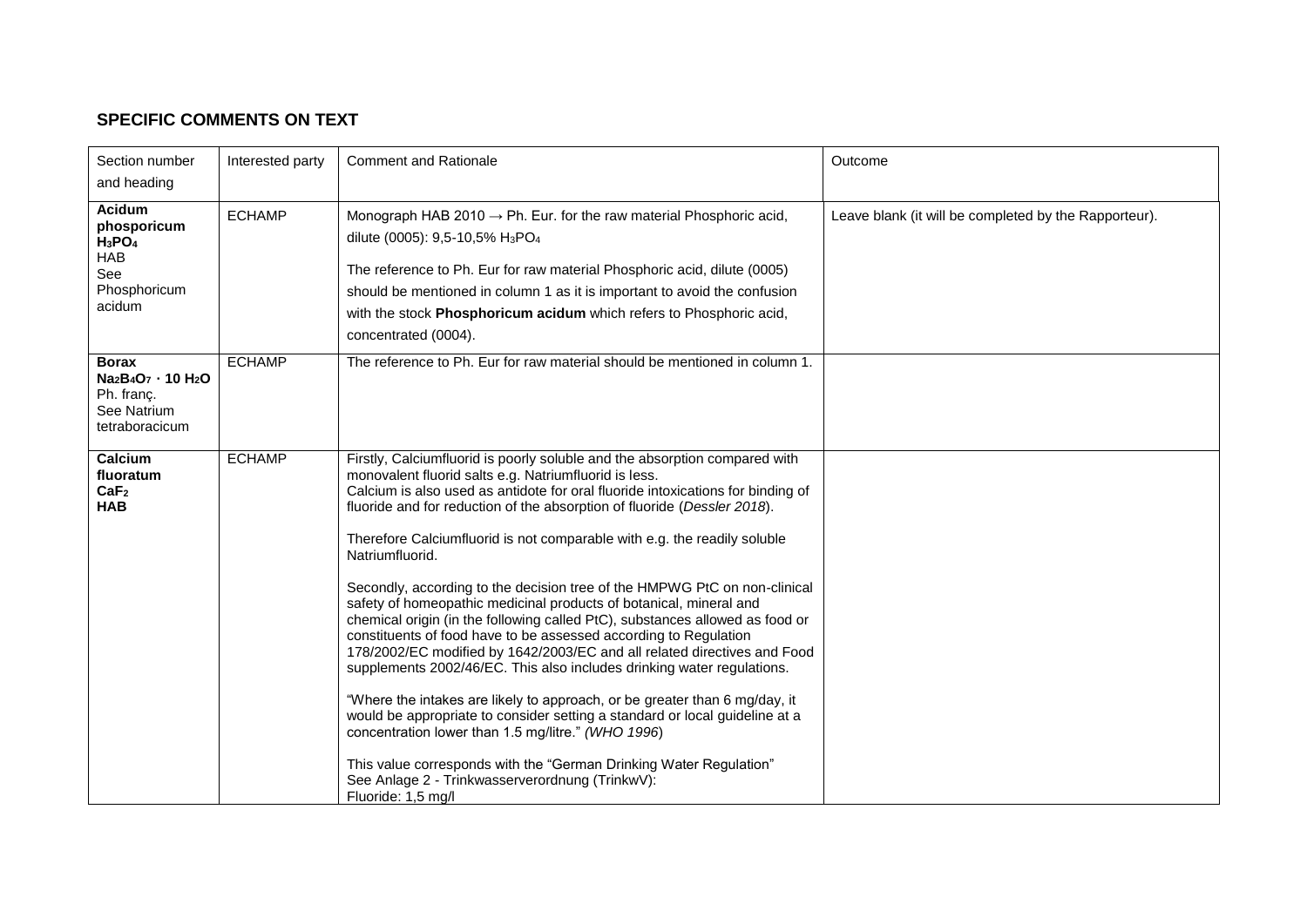| Section number<br>and heading                                                                                     | Interested party | <b>Comment and Rationale</b>                                                                                                                                                                                                                                                                                                                                                                                                                                 | Outcome |
|-------------------------------------------------------------------------------------------------------------------|------------------|--------------------------------------------------------------------------------------------------------------------------------------------------------------------------------------------------------------------------------------------------------------------------------------------------------------------------------------------------------------------------------------------------------------------------------------------------------------|---------|
|                                                                                                                   |                  | There is a further value special for water for preparation of baby food of 0.7<br>mg/l water.<br>See: Mineral- und Tafelwasser-Verordnung) Anlage 6 (zu § 9 Abs. 3):<br>"Geeignet für die Zubereitung von Säuglingsnahrung:<br>Der Gehalt an Natrium darf 20 mg/l, an Nitrat 10 mg/l, an Nitrit 0,02 mg/l,<br>an Sulfat 240 mg/l, an Fluorid 0,7 mg/l, an Mangan 0,05 mg/l, an Arsen<br>0,005 mg/l und an Uran 0,002 mg/l nicht überschreiten."              |         |
|                                                                                                                   |                  | Therefore the value for water for preparation of baby food should be used<br>for the calculation:<br>0.7 mg/l multiplied with an intake of 0,81 (EFSA 2013) results in an<br>acceptable intake of 0,56 mg/l<br>10 g D4 contains = 521 $\mu$ g F; therefore FSD = D4                                                                                                                                                                                          |         |
| Calcarea iodata<br>$Cal2 - 4 H2O$<br>Ph. Eur.<br>See Calcium<br>iodatum                                           | <b>ECHAMP</b>    | Why is the value of 90 µg I/day from EFSA (2013) not used as acceptable<br>amount (adequate to the value for calcium used for infants of the first half-<br>year of life)? We do not agree with the acceptable amount of 30 µg I/day $\rightarrow$<br>we suggest to use 90 µg/day (value of EFSA 2013)<br>10 g D5 contain 88.09 µg I (< acceptable amount).<br>$\rightarrow$ FSD = D5                                                                        |         |
| Calcium iodatum<br>$Cal2 - 4 H2O HAB$<br>See Calcarea<br>iodata                                                   | <b>ECHAMP</b>    | Why is the value of 90 µg I/day from EFSA (2013) not used as acceptable<br>amount (adequate to the value for calcium used for infants of the first half-<br>year of life)? We do not agree with the acceptable amount of 30 µg I/day $\rightarrow$<br>we suggest to use 90 µg/day (value of EFSA 2013)<br>10 g D5 contain 88.09 µg I (< acceptable amount).<br>$\rightarrow$ FSD = D5                                                                        |         |
| China rubra<br>Ph. franç.<br>See Cinchona<br>pubescens (HAB)<br>See also<br>Chininum<br>arsenicosum (2nd<br>list) | <b>ECHAMP</b>    | The value of 9 mg quinine/day every 8 hours corresponding to 81 mg<br>quinine for a 3 kg neonate cannot be retraced. The paediatric dosing in the<br>mentioned text passage is given with 30 mg/kg/day, corresponding to a<br>daily dosage of 90 mg/day for a 3 kg neonate.<br>Applying the LHRD-approach, 0.9 mg quinine per day is the acceptable<br>amount.<br>10 g D1 $\rightarrow$ 6.5 mg alkaloids<br>10 g D2 $\rightarrow$ 0.65 mg alkaloids (< LHRD) |         |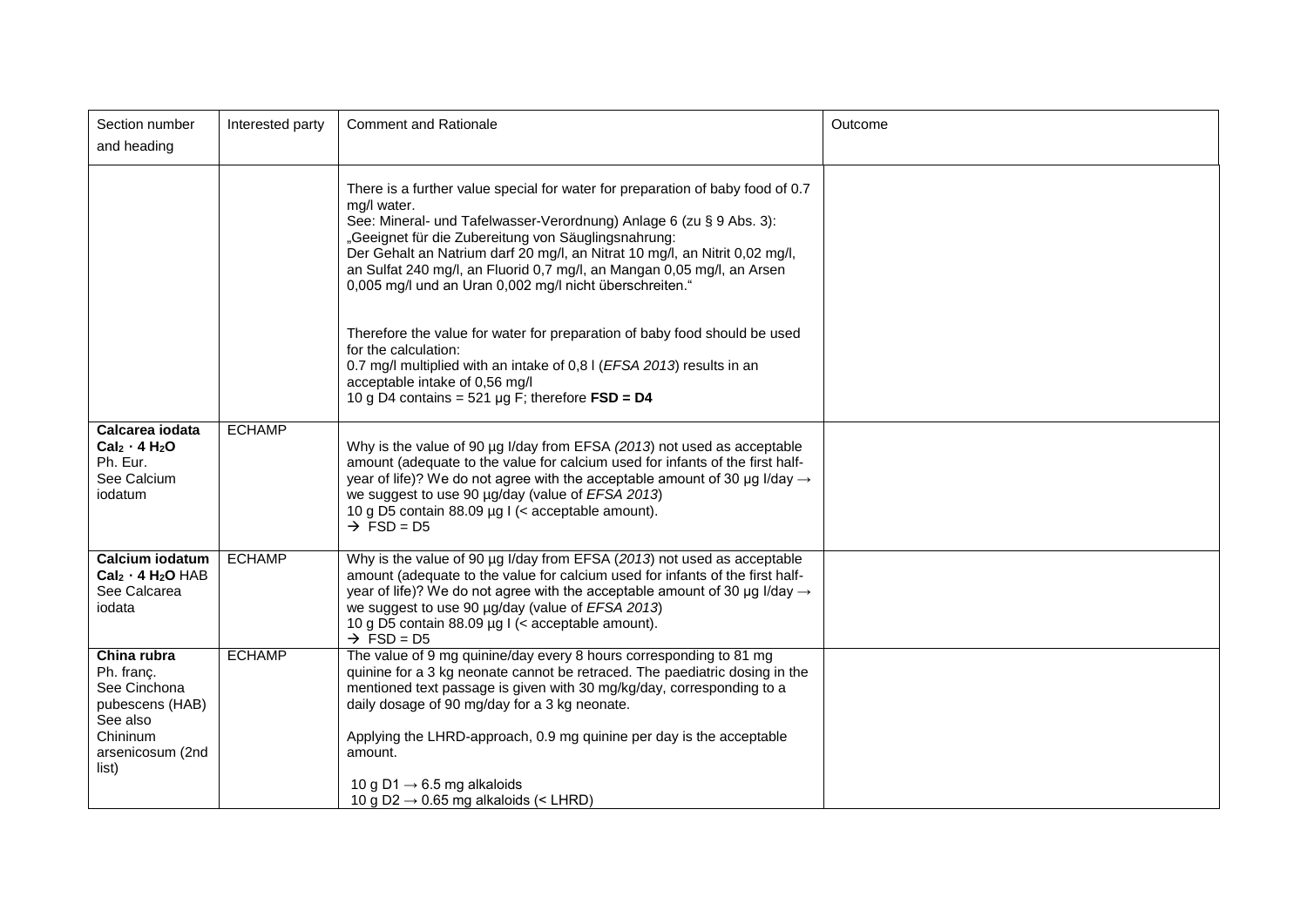| Section number<br>and heading                                                                                     | Interested party | <b>Comment and Rationale</b>                                                                                                                                                                                                                                                                                                                                                                                                                                                                                                                                                                                                                                                                                                                                                                                                                                                                                                                                                                                                                                                                                                                                                                                                                                                                                                                                                                                                                                                                                                                    | Outcome |
|-------------------------------------------------------------------------------------------------------------------|------------------|-------------------------------------------------------------------------------------------------------------------------------------------------------------------------------------------------------------------------------------------------------------------------------------------------------------------------------------------------------------------------------------------------------------------------------------------------------------------------------------------------------------------------------------------------------------------------------------------------------------------------------------------------------------------------------------------------------------------------------------------------------------------------------------------------------------------------------------------------------------------------------------------------------------------------------------------------------------------------------------------------------------------------------------------------------------------------------------------------------------------------------------------------------------------------------------------------------------------------------------------------------------------------------------------------------------------------------------------------------------------------------------------------------------------------------------------------------------------------------------------------------------------------------------------------|---------|
|                                                                                                                   |                  | $\rightarrow$ FSD = D2                                                                                                                                                                                                                                                                                                                                                                                                                                                                                                                                                                                                                                                                                                                                                                                                                                                                                                                                                                                                                                                                                                                                                                                                                                                                                                                                                                                                                                                                                                                          |         |
| Cinchona<br>pubescens HAB<br>See China rubra<br>(Ph. franç.)<br>See also<br>Chininum<br>arsenicosum (2nd<br>list) | <b>ECHAMP</b>    | The value of 9 mg quinine/day every 8 hours corresponding to 81 mg<br>quinine for a 3 kg neonate cannot be retraced. The paediatric dosing in the<br>mentioned text passage is given with 30 mg/kg/day, corresponding to a<br>daily dosage of 90 mg/day for a 3 kg neonate.<br>Applying the LHRD-approach, 0.9 mg quinine per day is the acceptable<br>amount.<br>Please add method of preparation $19f = 1.2.12 / 0.50 - 0.80\%$ alkaloids<br>(thereof 30-60% quinine)<br>10 g stock (D1) contains 48 mg quinine<br>$\rightarrow$ FSD = D3.                                                                                                                                                                                                                                                                                                                                                                                                                                                                                                                                                                                                                                                                                                                                                                                                                                                                                                                                                                                                    |         |
| <b>Ferrum</b><br>metallicum Fe<br><b>HAB</b><br>See Ferrum<br>metallicum Ph.<br>Eur.                              | <b>ECHAMP</b>    | By HMPWG the FSD for iron is calculated based on the mean intakes per<br>day adequate for the majority of infants of the first half-year of life. The<br>EFSA Panel on Dietetic Products, Nutrition and Allergies used the<br>observed mean iron intakes from breast milk of 0.3 mg per day (i.e. 0.35<br>mg/L x 0.8 L), as a basis to provide advice on intake levels of nutrient<br>considered adequate for the majority of infants in the first half-year of life<br>(EFSA 2013).<br>The need of the infant is higher than the intake from breast milk. To meet<br>the need well-filled iron stores at birth are necessary. The stored iron<br>content in a healthy newborn is about 250 to 300 mg (EFSA 2013). The<br>estimated iron requirement of a term infant is 1 mg/kg per day; in preterm<br>infants the requirements are still higher (up to 4 mg/kg/day for infants<br>weighing less than 1500 g at birth) (AAP 1999). The dose of iron received<br>from human milk or infant formula is minute in comparison with the total<br>body iron load (AAP 1999).<br>The stored iron will cover the needs of the infant during the first four to six<br>months of life. After this period, the recommended daily amount increases<br>to 8 mg iron/day (EFSA 2013), therefore complementary food should be<br>introduced. A longer duration of breastfeeding is associated with lower iron<br>stores in children and a higher risk of anemia (Maguire 2013).<br>The homeostatic regulation of absorption of iron ensures that infants with |         |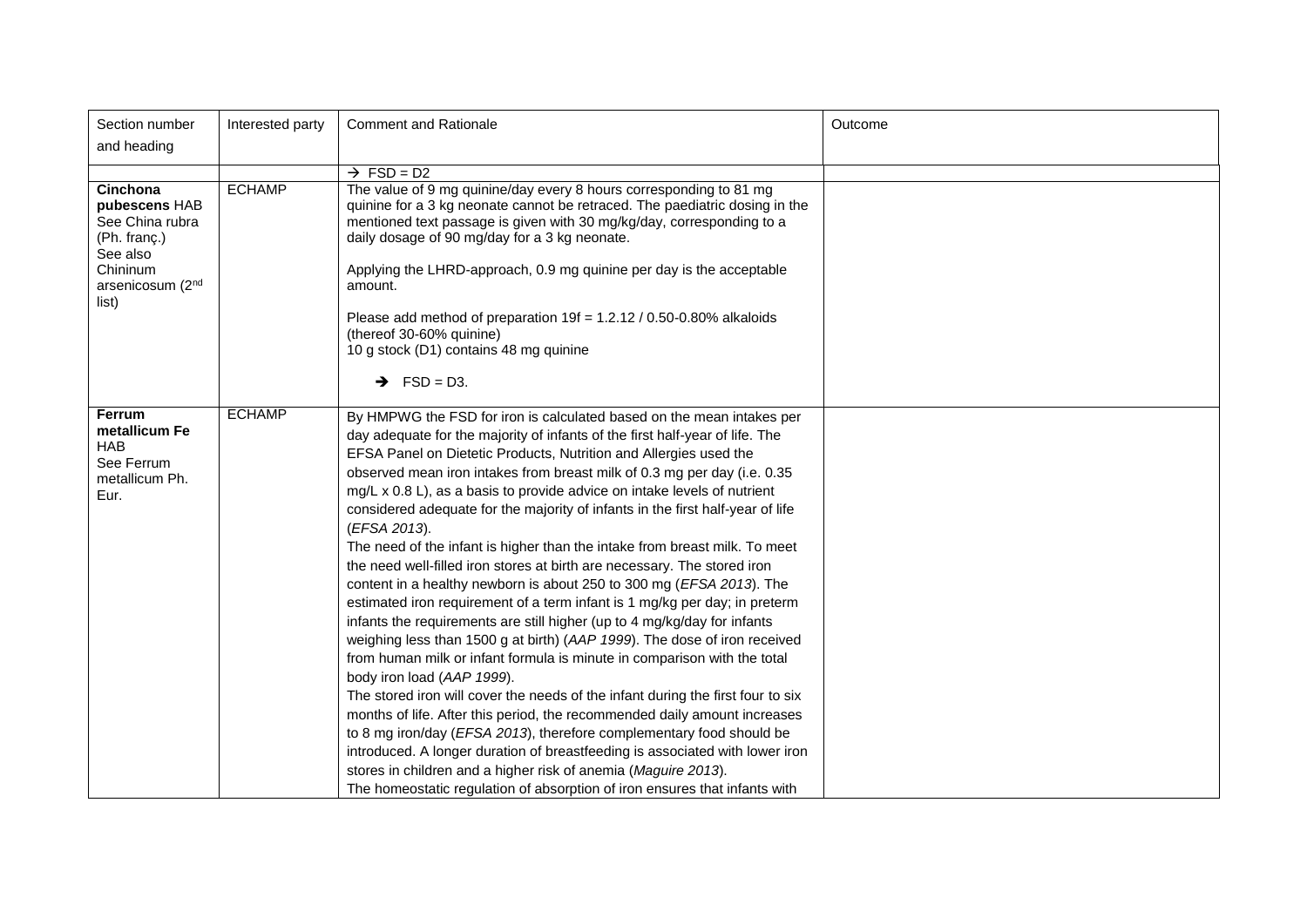| Section number<br>and heading | Interested party | <b>Comment and Rationale</b>                                                                                                                                                                                                                                                                                                                                                                                                                                                                                                                                                                                                                                         |                   |                        | Outcome |
|-------------------------------|------------------|----------------------------------------------------------------------------------------------------------------------------------------------------------------------------------------------------------------------------------------------------------------------------------------------------------------------------------------------------------------------------------------------------------------------------------------------------------------------------------------------------------------------------------------------------------------------------------------------------------------------------------------------------------------------|-------------------|------------------------|---------|
|                               |                  | poorer iron status or in negative iron balance absorb a higher percentage of<br>dietary iron (Schümann 2007). The absorption rate of iron in breast milk is<br>greater than 50%, compared with typically less than 12% of iron absorption<br>from cow milk-derived formula (AAP 1999).<br>That's why the recommendation for infant formula is to fortify them with iron<br>(AAP 1999, Moy 2000). In Europe, infant formula tends to contain 4 mg/L to<br>7 mg/L of iron. In the United States, iron concentrations of iron-fortified<br>formulas range from 10 mg/L to 12 mg/L (AAP 1999, Moy 2000).<br>Examples of different infant formulas for use from birth on: |                   |                        |         |
|                               |                  |                                                                                                                                                                                                                                                                                                                                                                                                                                                                                                                                                                                                                                                                      | Iron in 100<br>ml | Daily dose<br>(800 ml) |         |
|                               |                  | Similac pro-adavance                                                                                                                                                                                                                                                                                                                                                                                                                                                                                                                                                                                                                                                 | $1.22$ mg         | 9.76 mg                |         |
|                               |                  | Similac advance                                                                                                                                                                                                                                                                                                                                                                                                                                                                                                                                                                                                                                                      | 1.22 mg           | 9.76 mg                |         |
|                               |                  | Similac Organic                                                                                                                                                                                                                                                                                                                                                                                                                                                                                                                                                                                                                                                      | 1.22 mg           | 9.76 mg                |         |
|                               |                  | Nestlé Beba Optipro 1                                                                                                                                                                                                                                                                                                                                                                                                                                                                                                                                                                                                                                                | $0.68$ mg         | 5.44 mg                |         |
|                               |                  | Nestlé Good Start 1 with DHA<br>Ready-to-Feed Nurser Baby<br>Formula                                                                                                                                                                                                                                                                                                                                                                                                                                                                                                                                                                                                 | 1 <sub>mg</sub>   | 8 mg                   |         |
|                               |                  | Nestlé Good Start Probiotic with<br>PRO-Blend Stage 1 Baby Formula                                                                                                                                                                                                                                                                                                                                                                                                                                                                                                                                                                                                   | 1 <sub>mg</sub>   | 8 mg                   |         |
|                               |                  | Aptamil Pronutra Anfangsmilch Pre<br>von Geburt an                                                                                                                                                                                                                                                                                                                                                                                                                                                                                                                                                                                                                   | $0.53$ mg         | 4.24 mg                |         |
|                               |                  | Hipp Bio                                                                                                                                                                                                                                                                                                                                                                                                                                                                                                                                                                                                                                                             | $0.70$ mg         | 5.6 mg                 |         |
|                               |                  | <b>Hipp Combiotik</b>                                                                                                                                                                                                                                                                                                                                                                                                                                                                                                                                                                                                                                                | 0.5 <sub>mg</sub> | 4 mg                   |         |
|                               |                  | Hipp HA Combiotik                                                                                                                                                                                                                                                                                                                                                                                                                                                                                                                                                                                                                                                    | 0.7 <sub>mg</sub> | 5.6 mg                 |         |
|                               |                  | Humana Anfangsmilch 1                                                                                                                                                                                                                                                                                                                                                                                                                                                                                                                                                                                                                                                | 0.6 <sub>mg</sub> | $4.8 \text{ mg}$       |         |
|                               |                  | Töpfer Lactana Bio 1 Anfangsmilch                                                                                                                                                                                                                                                                                                                                                                                                                                                                                                                                                                                                                                    | $0.56$ mg         | 4.48 mg                |         |
|                               |                  | Töpfer Lactana Bio Pre<br>Anfangsmilch                                                                                                                                                                                                                                                                                                                                                                                                                                                                                                                                                                                                                               | $0.53$ mg         | 4.24 mg                |         |
|                               |                  |                                                                                                                                                                                                                                                                                                                                                                                                                                                                                                                                                                                                                                                                      |                   |                        |         |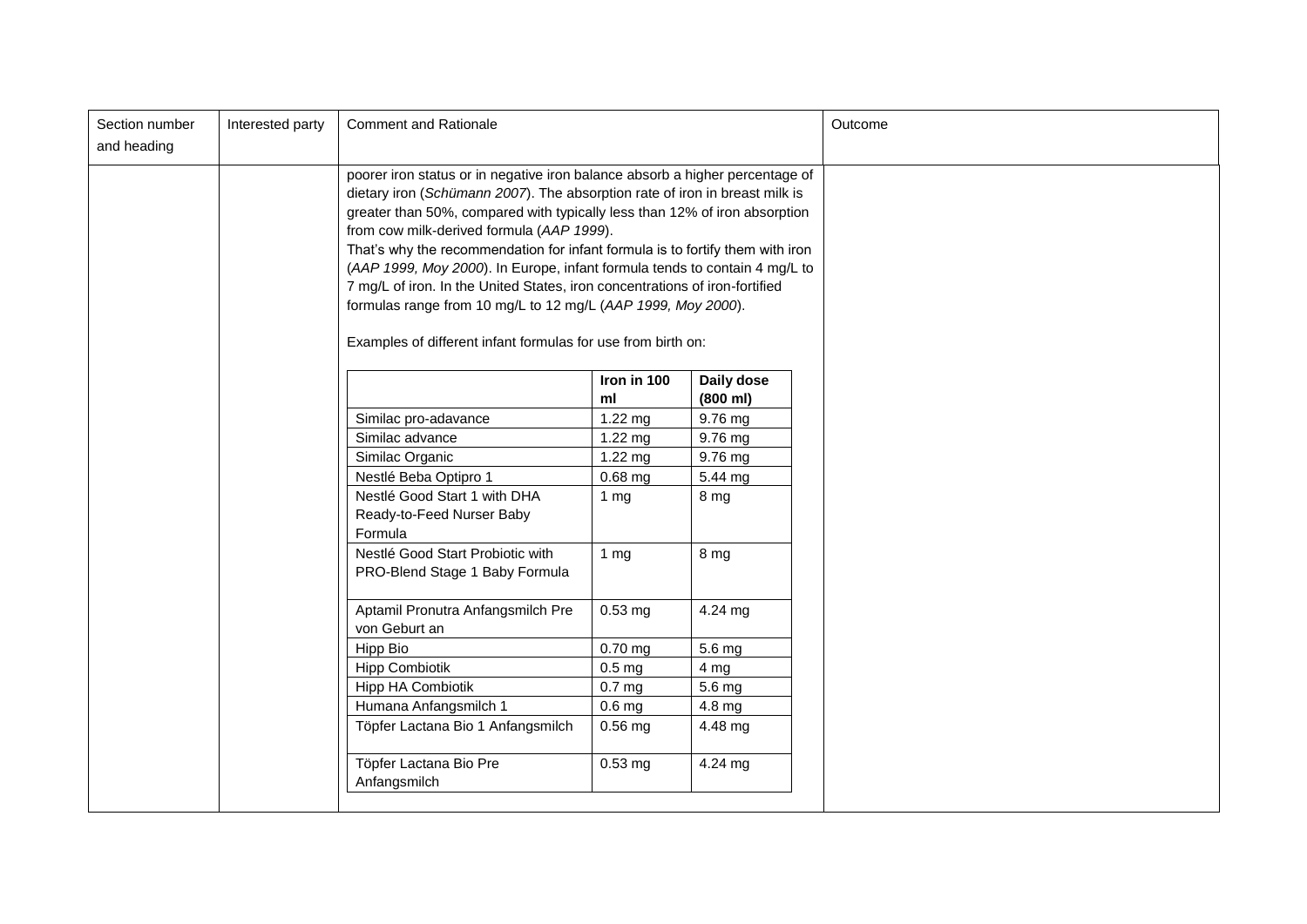| Section number<br>and heading              | Interested party | <b>Comment and Rationale</b>                                                                                                                                                                                                                                                                                                                                                                                                                                                                                                                                                                                                                                                                                                                                                                                                                                                                                                                                                                                                                                                                                                                                                                                                                                                                                                                                                                                      | Outcome |
|--------------------------------------------|------------------|-------------------------------------------------------------------------------------------------------------------------------------------------------------------------------------------------------------------------------------------------------------------------------------------------------------------------------------------------------------------------------------------------------------------------------------------------------------------------------------------------------------------------------------------------------------------------------------------------------------------------------------------------------------------------------------------------------------------------------------------------------------------------------------------------------------------------------------------------------------------------------------------------------------------------------------------------------------------------------------------------------------------------------------------------------------------------------------------------------------------------------------------------------------------------------------------------------------------------------------------------------------------------------------------------------------------------------------------------------------------------------------------------------------------|---------|
|                                            |                  | There are no known medical contraindications to using iron-fortified<br>formulas in formula-fed infants, especially no differences in prevalence to<br>gastrointestinal complaints between iron-fortified formulas and low-iron<br>formulas (AAP 1999, Moy 2000).<br>Moreover, therapeutic iron up to 6 mg/kg per day given to infants is well<br>tolerated (AAP 1999, Moy 2000). Several prospective studies of iron-<br>fortified formulas containing 15 mg iron/L have found no excess of diarrhea<br>or respiratory infections (Moy 2000).<br>Because no data currently support the use of a low-iron formula as an<br>alternative supplement for breast-fed infants and low-iron formula is<br>associated with an unacceptably high risk of iron deficiency, the Committee<br>on Nutrition recommends the use of iron-fortified cow milk or soy formula as<br>a supplement for breastfed infants whose mothers choose not to<br>exclusively breastfeed (AAP 1999).<br>Therefore, the content of iron in breast milk is not the appropriate value for<br>a safety assessment.<br>An iron-fortified formula with 12 mg iron per liter is assessed as being safe<br>for newborns. With a daily consumption of 800 ml milk, this corresponds to<br>9.6 mg iron for a 3 kg newborn child.<br>10 g Ferrum metallicum D1 contains 1060 mg Fe.<br>10 g D4 contains 1.06 mg Fe < 9.6 mg Fe.<br>$\rightarrow$ FSD = D4 |         |
| <b>Ferrum</b><br>metallicum Fe<br>Ph. Eur. | <b>ECHAMP</b>    | See comment for Ferrum metallicum HAB.<br>9.6 mg iron is assessed as being safe for a newborn child with 3 kg.<br>10 g Ferrum metallicum D1 contains 1010 mg Fe<br>10 g D4 contains 1.01 mg Fe < 9.6 mg Fe<br>$\rightarrow$ FSD = D4                                                                                                                                                                                                                                                                                                                                                                                                                                                                                                                                                                                                                                                                                                                                                                                                                                                                                                                                                                                                                                                                                                                                                                              |         |
| <b>Ferrum</b><br>phosphoricum              | <b>ECHAMP</b>    | See comment for Ferrum metallicum HAB.                                                                                                                                                                                                                                                                                                                                                                                                                                                                                                                                                                                                                                                                                                                                                                                                                                                                                                                                                                                                                                                                                                                                                                                                                                                                                                                                                                            |         |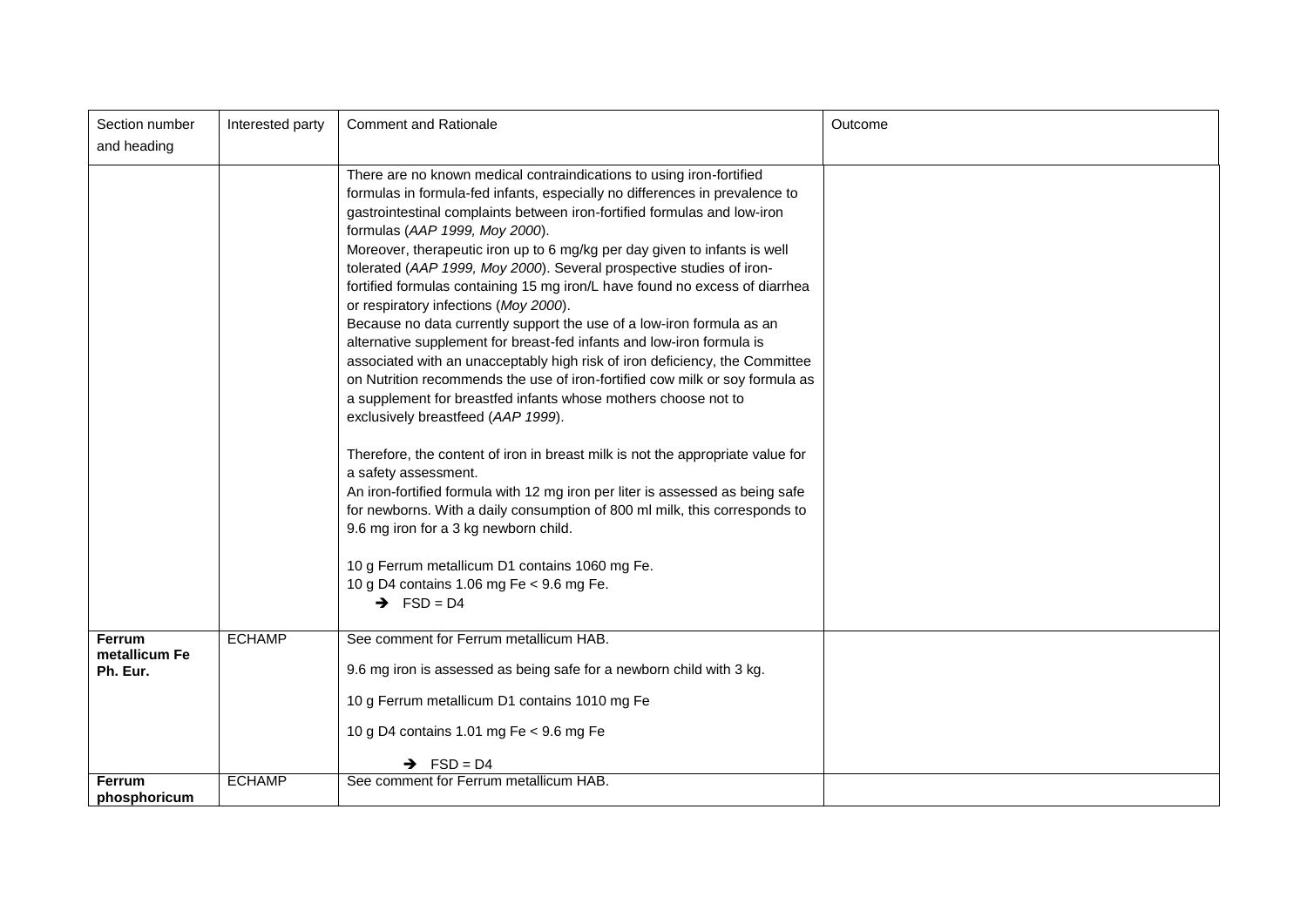| Section number                                                                                                        | Interested party | <b>Comment and Rationale</b>                                                                                                                                                                                                                    | Outcome |
|-----------------------------------------------------------------------------------------------------------------------|------------------|-------------------------------------------------------------------------------------------------------------------------------------------------------------------------------------------------------------------------------------------------|---------|
| and heading                                                                                                           |                  |                                                                                                                                                                                                                                                 |         |
| FePO <sub>4</sub> · x H <sub>2</sub> O<br><b>HAB</b>                                                                  |                  | 9.6 mg iron is assessed as being safe for a newborn child with 3 kg.<br>10 g Ferrum phosphoricum D1 contains 260 mg Fe<br>10 g D3 contains 2.6 mg Fe $<$ 9.6 mg Fe<br>$\rightarrow$ FSD = D3                                                    |         |
| Ferrum<br>phosphoricum/<br>Ferri phosphas<br>pour<br>préparations<br>homéopa-<br>thiques<br>Ph. franç.                | <b>ECHAMP</b>    | See comment for Ferrum metallicum HAB.<br>9.6 mg iron is assessed as being safe for a newborn child with 3 kg.<br>10 g Ferrum phosphoricum D1 contains 374 mg Fe.<br>10 g D3 contains 3.74 mg Fe < 9.6 mg Fe<br>$\rightarrow$ FSD = D3          |         |
| <b>Ferrum</b><br>phosphoricum/<br>Ferroso-Ferri<br>phosphas pour<br>préparations<br>homéopa-<br>thiques<br>Ph. franç. | <b>ECHAMP</b>    | See comment for Ferrum metallicum HAB.<br>9.6 mg iron is assessed as being safe for a newborn child with 3 kg.<br>10 g Ferrum phosphoricum D1 contains 362 mg Fe<br>10 g D3 contains 3.62 mg Fe < 9.6 mg Fe<br>$\rightarrow$ FSD = D3           |         |
| Ferrum<br>sesquichlora-<br>tum solutum<br>FeCl <sub>3</sub> · 6 H <sub>2</sub> O<br><b>HAB</b>                        | <b>ECHAMP</b>    | See comment for Ferrum metallicum HAB.<br>9.6 mg iron is assessed as being safe for a newborn child with 3 kg.<br>10 g Ferrum sesquichloratum solutum D1 contains 320 mg Fe<br>10 g D3 contains 3.2 mg Fe < 9.6 mg Fe<br>$\rightarrow$ FSD = D3 |         |
| Ferrum<br>sulfuricum<br>FeSO <sub>4</sub><br><b>HAB</b>                                                               | <b>ECHAMP</b>    | See comment for Ferrum metallicum HAB.<br>9.6 mg iron is assessed as being safe for a newborn child with 3 kg.                                                                                                                                  |         |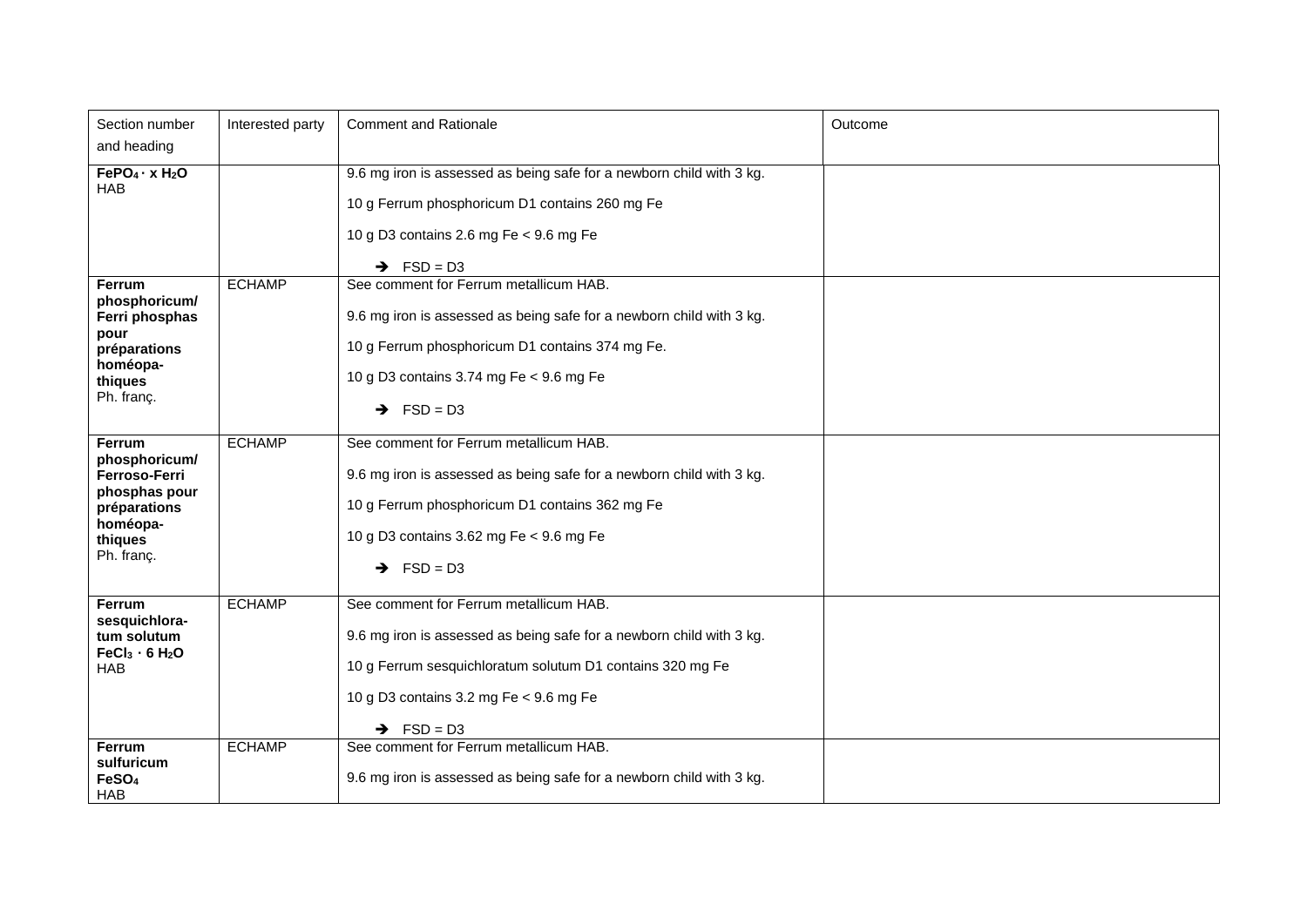| Section number<br>and heading             | Interested party | <b>Comment and Rationale</b>                                                                                                                                                                                                                                                                                                                                                         | Outcome |
|-------------------------------------------|------------------|--------------------------------------------------------------------------------------------------------------------------------------------------------------------------------------------------------------------------------------------------------------------------------------------------------------------------------------------------------------------------------------|---------|
|                                           |                  | 10 g Ferrum sulfuricum D1 contains 950 mg Fe<br>10 g D3 contains $9.5$ mg Fe < $9.6$ mg Fe<br>$\rightarrow$ FSD = D3                                                                                                                                                                                                                                                                 |         |
| <b>Fucus</b><br>vesiculosus<br><b>HAB</b> | <b>ECHAMP</b>    | Why is the value of 90 µg I/day from EFSA (2013) not used as acceptable<br>amount (adequate to the value for calcium used for infants of the first half-<br>year of life)? We do not agree with the acceptable amount of 30 µg I/day $\rightarrow$<br>we suggest to use 90 µg/day (value of EFSA 2013)<br>10 g D3 = 10 $\mu$ g I (< acceptable amount)<br>$\rightarrow$ FSD = D3     |         |
| <b>Fucus</b><br>vesiculosus<br>Ph. franç. | <b>ECHAMP</b>    | Why is the value of 90 µg I/day from EFSA (2013) not used as acceptable<br>amount (adequate to the value for calcium used for infants of the first half-<br>year of life)? We do not agree with the acceptable amount of 30 µg I/day $\rightarrow$<br>we suggest to use 90 µg/day (value of EFSA 2013)<br>10 g D1 = 20 $\mu$ g I (< acceptable amount).<br>$\rightarrow$ FSD = D1    |         |
| <b>Hyoscyamus</b><br>niger<br><b>HAB</b>  | <b>ECHAMP</b>    | The reference to Ph. Eur. for the stock should be mentioned (column 1)                                                                                                                                                                                                                                                                                                               |         |
| Kalium iodatum<br>KI<br>Ph. franç.        | <b>ECHAMP</b>    | Why is the value of 90 µg I/day from EFSA (2013) not used as acceptable<br>amount (adequate to the value for calcium used for infants of the first half-<br>year of life)? We do not agree with the acceptable amount of 30 µg I/day $\rightarrow$<br>we suggest to use 90 µg/day (value of EFSA 2013)<br>10 g D5 = 76.83 $\mu$ g I (< acceptable amount).<br>$\rightarrow$ FSD = D5 |         |
| Kalium iodatum<br>KI<br><b>HAB</b>        | <b>ECHAMP</b>    | Why is the value of 90 µg I/day from EFSA (2013) not used as acceptable<br>amount (adequate to the value for calcium used for infants of the first half-<br>year of life)? We do not agree with the acceptable amount of 30 µg I/day $\rightarrow$                                                                                                                                   |         |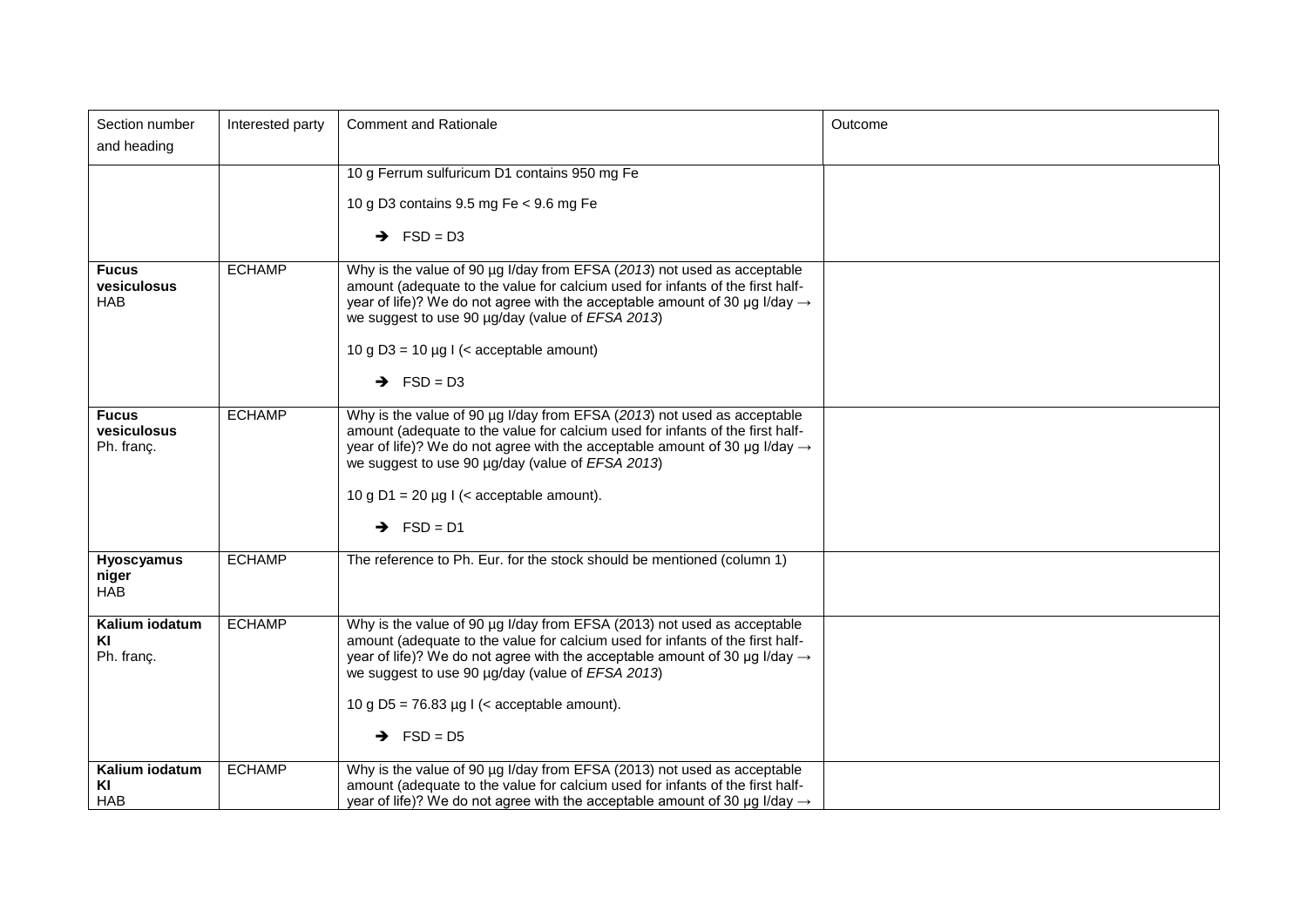| Section number<br>and heading  | Interested party | <b>Comment and Rationale</b>                                                                                                                                                                                                                                                                                                                                                                                                                              | Outcome |
|--------------------------------|------------------|-----------------------------------------------------------------------------------------------------------------------------------------------------------------------------------------------------------------------------------------------------------------------------------------------------------------------------------------------------------------------------------------------------------------------------------------------------------|---------|
|                                |                  | we suggest to use 90 µg/day (value of EFSA 2013)                                                                                                                                                                                                                                                                                                                                                                                                          |         |
|                                |                  | 10 g D5 = 81 $\mu$ g I (< acceptable amount).                                                                                                                                                                                                                                                                                                                                                                                                             |         |
|                                |                  | $\rightarrow$ FSD = D5                                                                                                                                                                                                                                                                                                                                                                                                                                    |         |
| <b>Magnesium</b><br>carbonicum | <b>ECHAMP</b>    | Magnesiumcarbonate is poorly soluble compared with monovalent<br>carbonate salts and Magnesiumchloride (Magnesium chloratum)                                                                                                                                                                                                                                                                                                                              |         |
|                                |                  | Hager: Hager ROM 2014                                                                                                                                                                                                                                                                                                                                                                                                                                     |         |
|                                |                  | "Aus dem Gastrointestinaltrakt können bis zu 10 % des Magnesiums aus<br>basischem Magnesiumcarbonat resorbiert werden"                                                                                                                                                                                                                                                                                                                                    |         |
|                                |                  | Due to reduced resorption, for calculation of FSD of Magnesium<br>carbonicum the available amount of Magnesium in the daily dose (10 g)<br>should be reduced by factor 10.                                                                                                                                                                                                                                                                                |         |
|                                |                  | → FSD= D2 (analogous Magnesium chloratum; readily soluble)                                                                                                                                                                                                                                                                                                                                                                                                |         |
| <b>Magnesium</b><br>fluoratum  | <b>ECHAMP</b>    | Firstly, Magnesiumfluorid is poorly soluble and the absorption compared<br>with monovalent fluorid salts e.g. Natriumfluorid is less.                                                                                                                                                                                                                                                                                                                     |         |
|                                |                  | Therefore Magnesiumfluorid is not comparable with e.g. the readily soluble<br>Natriumfluorid.                                                                                                                                                                                                                                                                                                                                                             |         |
|                                |                  | Secondly, according to the decision tree of the HMPWG PtC on non-clinical<br>safety of homeopathic medicinal products of botanical, mineral and<br>chemical origin (in the following called PtC), substances allowed as food or<br>constituents of food have to be assessed according to Regulation<br>178/2002/EC modified by 1642/2003/EC and all related directives and Food<br>supplements 2002/46/EC. This also includes drinking water regulations. |         |
|                                |                  | "Where the intakes are likely to approach, or be greater than 6 mg/day, it<br>would be appropriate to consider setting a standard or local guideline at a<br>concentration lower than 1.5 mg/litre." (WHO 1996)                                                                                                                                                                                                                                           |         |
|                                |                  | This value corresponds with the "German Drinking Water Regulation"<br>See Anlage 2 - Trinkwasserverordnung (TrinkwV):<br>Fluoride: 1,5 mg/l                                                                                                                                                                                                                                                                                                               |         |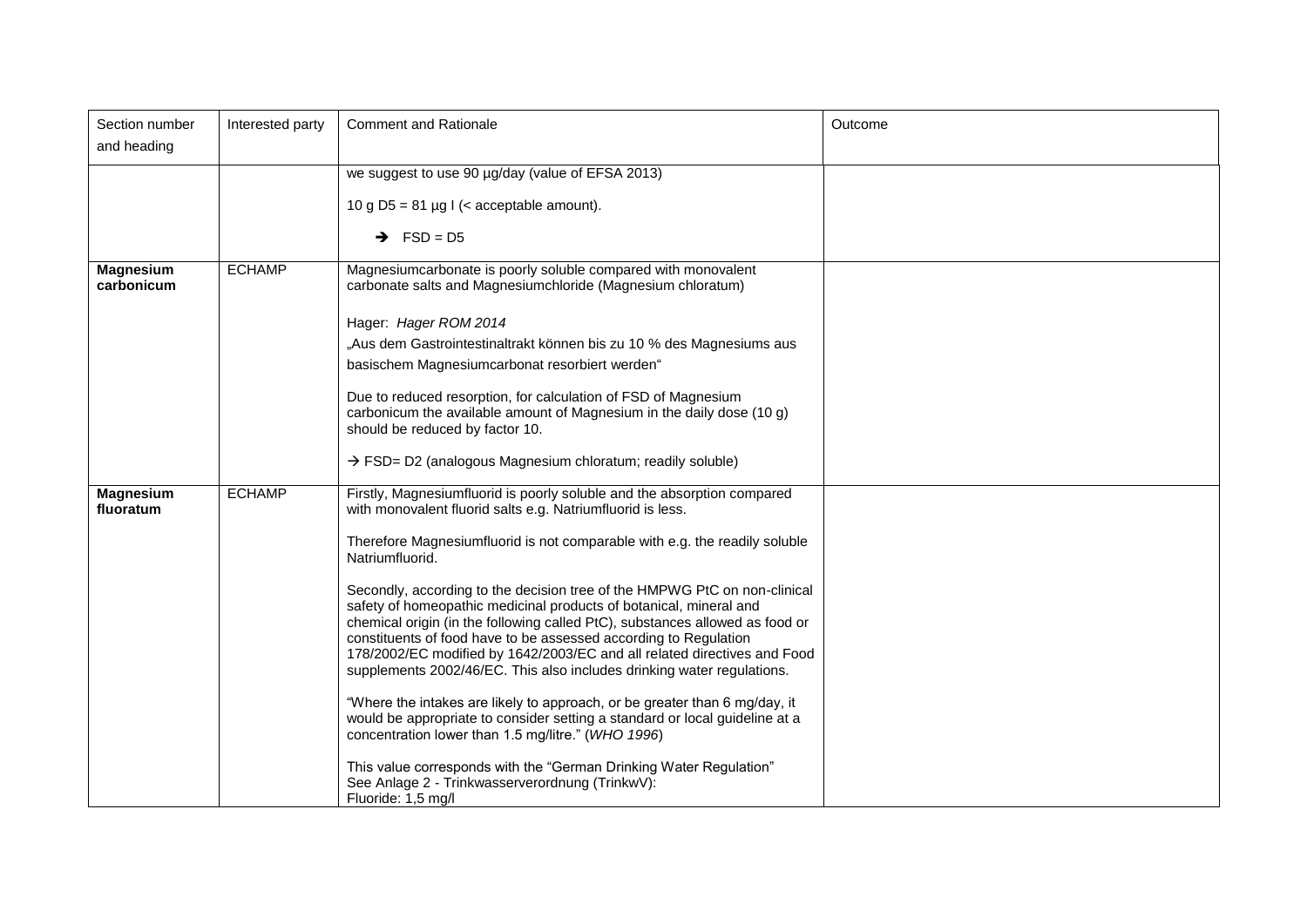| Section number<br>and heading                                                                                                         | Interested party | <b>Comment and Rationale</b>                                                                                                                                                                                                                                                                                                                                                                                                                   | Outcome |
|---------------------------------------------------------------------------------------------------------------------------------------|------------------|------------------------------------------------------------------------------------------------------------------------------------------------------------------------------------------------------------------------------------------------------------------------------------------------------------------------------------------------------------------------------------------------------------------------------------------------|---------|
|                                                                                                                                       |                  | There is a further value special for water for preparation of baby food of 0.7<br>mg/l water<br>See: Mineral- und Tafelwasser-Verordnung) Anlage 6 (zu § 9 Abs. 3):<br>"Geeignet für die Zubereitung von Säuglingsnahrung:<br>Der Gehalt an Natrium darf 20 mg/l, an Nitrat 10 mg/l, an Nitrit 0,02 mg/l,<br>an Sulfat 240 mg/l, an Fluorid 0,7 mg/l, an Mangan 0,05 mg/l, an Arsen<br>0,005 mg/l und an Uran 0,002 mg/l nicht überschreiten." |         |
|                                                                                                                                       |                  | Therefore the value for water for preparation of baby food should be used<br>for the calculation:<br>0.7 mg/l multiplied with an intake of 0,81 (EFSA 2013) results in an<br>acceptable intake of 0,56 mg/l<br>10 g D5 contains = $65 \mu g$ F; therefore FSD = D5                                                                                                                                                                             |         |
| <b>Natrium</b><br>carbonicum<br>$Na2CO3$ H <sub>2</sub> O<br><b>HAB</b><br>See Natrum<br>carbonicum                                   | <b>ECHAMP</b>    | The reference to Ph. Eur. for raw material should be mentioned (column 1).                                                                                                                                                                                                                                                                                                                                                                     |         |
| <b>Natrium</b><br>chloratum NaCl<br><b>HAB</b><br>See Natrum<br>muriaticum                                                            | <b>ECHAMP</b>    | The reference to Ph. Eur. for raw material should be mentioned (column 1).                                                                                                                                                                                                                                                                                                                                                                     |         |
| <b>Natrium</b><br>phosphoricum<br>Na <sub>2</sub> HPO <sub>4</sub> 12<br>H <sub>2</sub> O<br><b>HAB</b><br>See Natrum<br>phosphoricum | <b>ECHAMP</b>    | The reference to Ph. Eur. for raw material should be mentioned (column 1).                                                                                                                                                                                                                                                                                                                                                                     |         |
| <b>Natrium</b><br>sulfuricum<br>Na <sub>2</sub> SO <sub>4</sub> HAB<br>See Natrum<br>sulfuricum                                       | <b>ECHAMP</b>    | The reference to Ph. Eur. for raw material should be mentioned (column 1).                                                                                                                                                                                                                                                                                                                                                                     |         |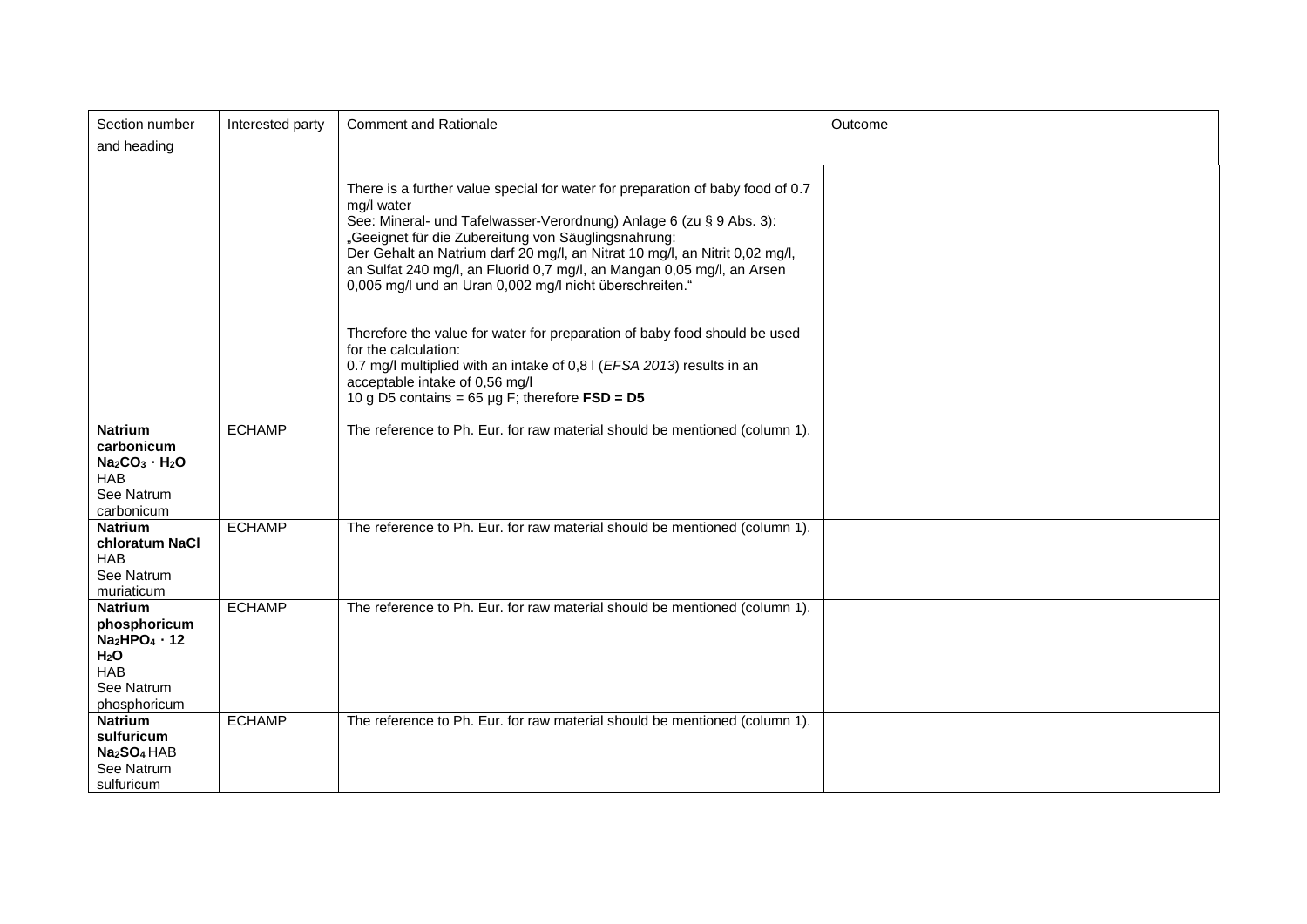| Section number                                                                                                                   | Interested party | <b>Comment and Rationale</b>                                                                                                                                                                                                                                                  | Outcome |
|----------------------------------------------------------------------------------------------------------------------------------|------------------|-------------------------------------------------------------------------------------------------------------------------------------------------------------------------------------------------------------------------------------------------------------------------------|---------|
| and heading                                                                                                                      |                  |                                                                                                                                                                                                                                                                               |         |
| <b>Natrium</b><br>tetraboracicum<br>Na <sub>2</sub> B <sub>4</sub> O <sub>7</sub> 10 H <sub>2</sub> O<br><b>HAB</b><br>See Borax | <b>ECHAMP</b>    | The reference to Ph. Eur. for raw material should be mentioned (column 1).                                                                                                                                                                                                    |         |
| <b>Natrum</b><br>carbonicum<br>$Na2CO3$ . H <sub>2</sub> O<br>Ph. franç.<br>See Natrium<br>carbonicum                            | <b>ECHAMP</b>    | The reference to Ph. Eur. for raw material should be mentioned (column 1).                                                                                                                                                                                                    |         |
| <b>Natrum</b><br>muriaticum NaCl<br>Ph. franc.<br>See Natrium<br>chloratum                                                       | <b>ECHAMP</b>    | The reference to Ph. Eur. for raw material should be mentioned (column 1).                                                                                                                                                                                                    |         |
| <b>Natrum</b><br>phosphoricum<br>$Na2HPO4$ 12<br>H <sub>2</sub> O<br>Ph. franç.<br>See Natrium<br>phosphoricum                   | <b>ECHAMP</b>    | The reference to Ph. Eur. for raw material should be mentioned (column 1).                                                                                                                                                                                                    |         |
| <b>Natrum</b><br>sulfuricum<br>Na <sub>2</sub> SO <sub>4</sub><br>Ph. franç.<br>See Natrium<br>sulfuricum                        | <b>ECHAMP</b>    | The reference to Ph. Eur. for raw material should be mentioned (column 1).                                                                                                                                                                                                    |         |
| Phosphoricum<br>acidum<br>$H_3PO_4$<br>Ph. franç.<br>See Acidum<br>phosphoricum                                                  | <b>ECHAMP</b>    | The reference to Ph. Eur. for raw material should be mentioned (column 1).<br>Phosphoric acid, concentrated (0004) should be mentioned (column 1) /<br>important to avoid the confusion with the stock Acidum phosphoricum<br>which refers to phosphoric acid, dilute (0005). |         |
| <b>Phosphorus P</b><br><b>HAB</b>                                                                                                | <b>ECHAMP</b>    | The acceptable daily amount defined by a FSD of D9 is stricter than the<br>TTC-concept (0.15 µg/day). Following TTC calculation the maximum<br>tolerable amount of 0.15x10 <sup>-3</sup> mg/day corresponds to a FSD of D8.                                                   |         |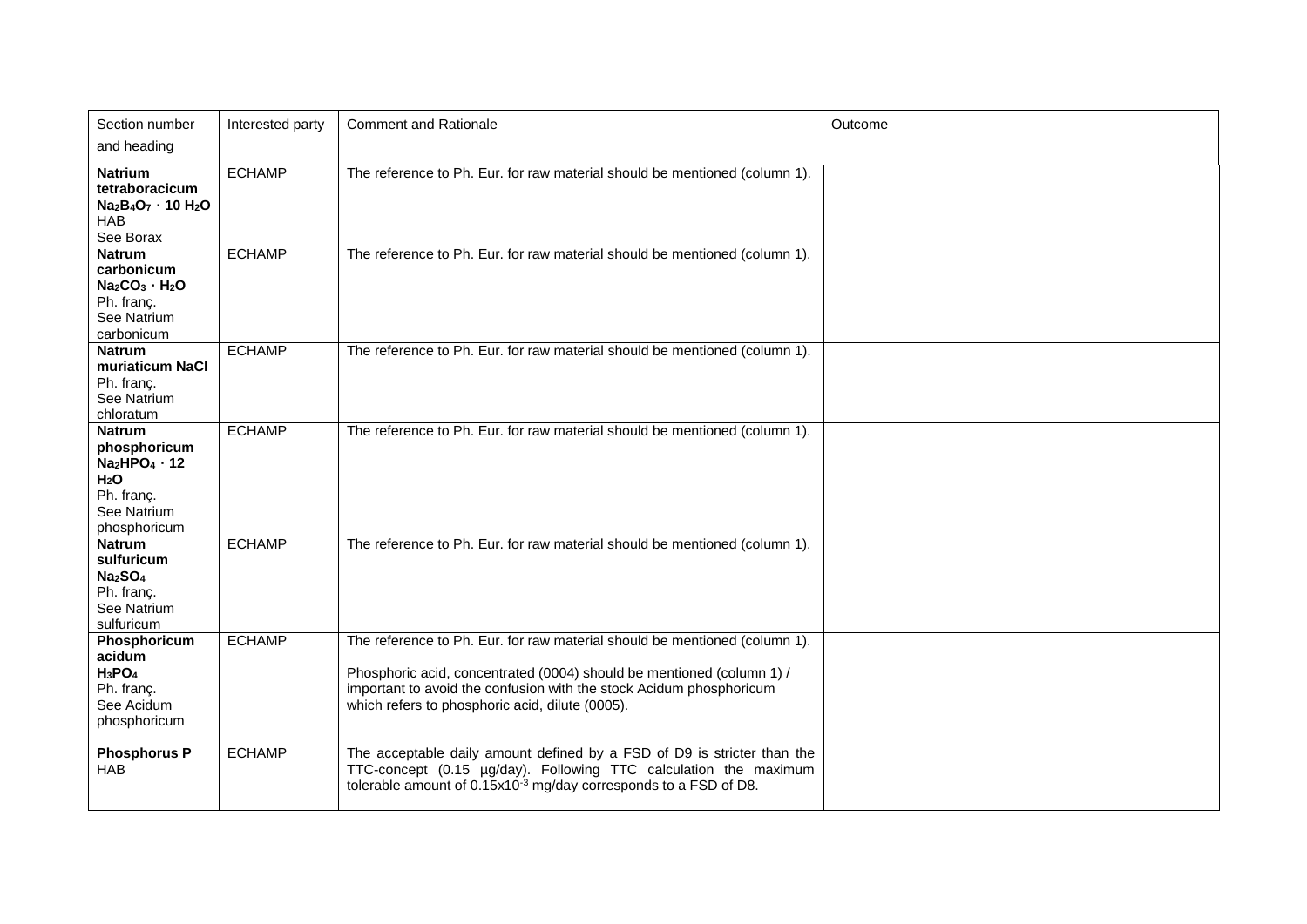| Section number<br>and heading | Interested party | <b>Comment and Rationale</b>                                                                                                                                                                                                                                                                                                                                                                                                                                            | Outcome |
|-------------------------------|------------------|-------------------------------------------------------------------------------------------------------------------------------------------------------------------------------------------------------------------------------------------------------------------------------------------------------------------------------------------------------------------------------------------------------------------------------------------------------------------------|---------|
|                               |                  | However, according to the structure for toxicological assessment given in<br>the Decision Tree in the "Points to consider on non-clinical safety of<br>homeopathic medicinal products of botanical, mineral and chemical origin"<br>of HMPWG from July 2007 the TTC-approach is not necessary in this case,<br>since the substance white phosphorus is sufficiently chemically<br>characterized and not genotoxic. Therefore, a calculation of a PDE is<br>appropriate. |         |
|                               |                  | Concerning PDE the following can be taken into account:                                                                                                                                                                                                                                                                                                                                                                                                                 |         |
|                               |                  | We agree with the NOAEL of 0.015 mg/kg/day and the reference study but<br>we do not agree with the calculation of the acceptable amount using the<br>RfD-concept, as due to the PtC the PDE-concept is more suitable.                                                                                                                                                                                                                                                   |         |
|                               |                  | Both concepts differ in the selection of safety/ uncertainty factors:                                                                                                                                                                                                                                                                                                                                                                                                   |         |
|                               |                  | According to "Reference Dose (RfD): Description and Use in Health Risk<br>Assessments" (US EPA 1993) the factors used for calculation are defined<br>as follows:                                                                                                                                                                                                                                                                                                        |         |
|                               |                  | <b>Standard Uncertainty Factors (UFs):</b>                                                                                                                                                                                                                                                                                                                                                                                                                              |         |
|                               |                  | Use a 10-fold factor when extrapolating from valid experimental results in<br>studies using prolonged exposure to average healthy humans. This factor<br>is intended to account for the variation in sensitivity among the members of<br>the human population and is referenced as "10H".                                                                                                                                                                               |         |
|                               |                  | Use an additional 10-fold factor when extrapolating from valid results of<br>long-term studies on experimental animals when results of studies of<br>human exposure are not available or are inadequate. This factor is<br>intended to account for the uncertainty involved in extrapolating from<br>animal data to humans and is referenced as "10A".                                                                                                                  |         |
|                               |                  | Use an additional 10-fold factor when extrapolating from less than chronic<br>results on experimental animals when there are no useful long-term human<br>data. This factor is intended to account for the <b>uncertainty involved in</b><br>extrapolating from less than chronic NOAELs to chronic NOAELs and is                                                                                                                                                       |         |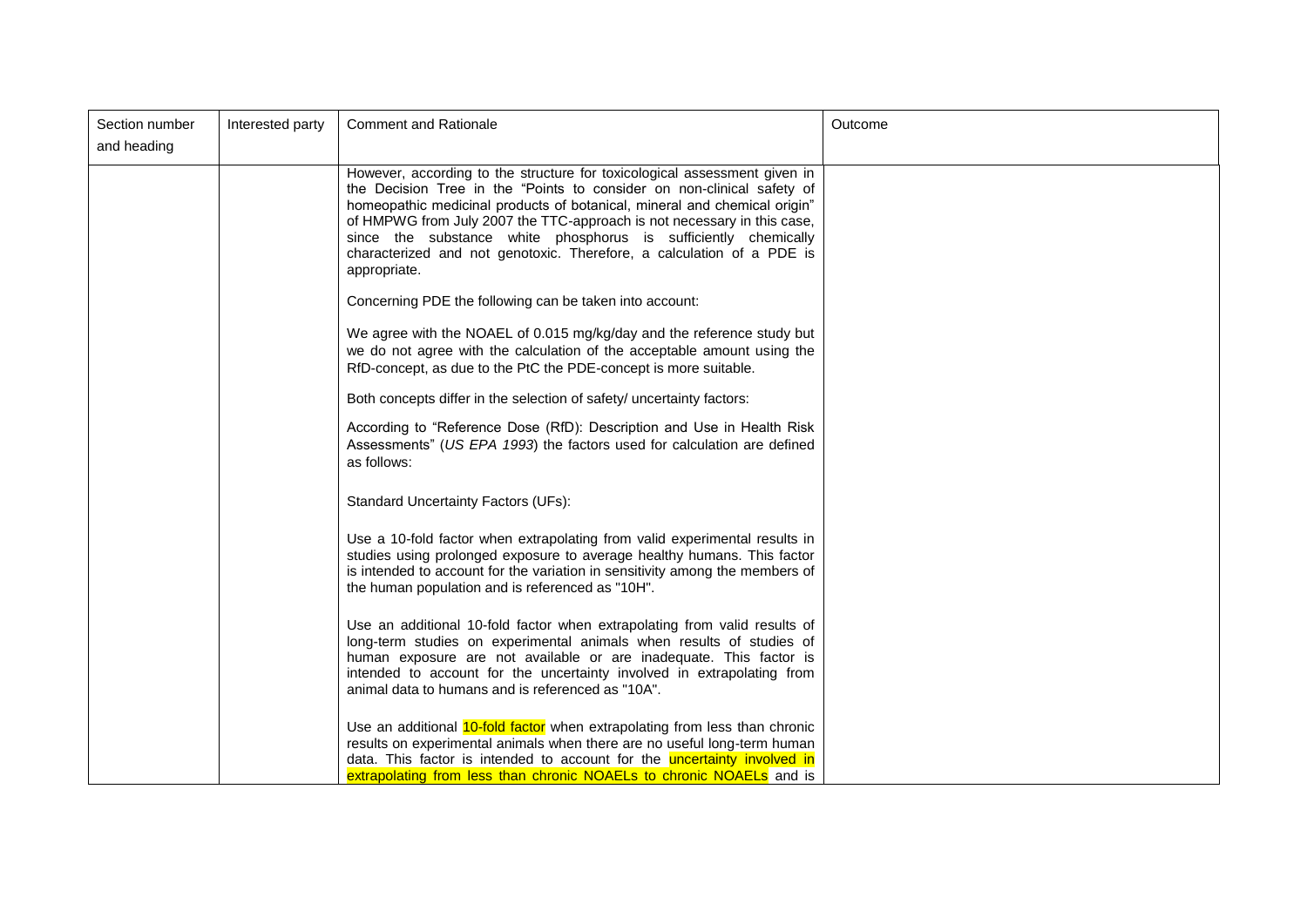| Section number<br>and heading | Interested party | <b>Comment and Rationale</b>                                                                                                                                                                                                                                                                                                                                                                                                               | Outcome |
|-------------------------------|------------------|--------------------------------------------------------------------------------------------------------------------------------------------------------------------------------------------------------------------------------------------------------------------------------------------------------------------------------------------------------------------------------------------------------------------------------------------|---------|
|                               |                  | referenced as "10S".<br>Use an additional 10-fold factor when deriving an RfD from a LOAEL,<br>instead of a NOAEL. This factor is intended to account for the uncertainty<br>involved in extrapolating from LOAELs to NOAELs and is referenced as<br>"10L".                                                                                                                                                                                |         |
|                               |                  | Modifying Factor (MF):                                                                                                                                                                                                                                                                                                                                                                                                                     |         |
|                               |                  | Use professional judgment to determine the MF, which is an additional<br>uncertainty factor that is greater than zero and less than or equal to 10. The<br>magnitude of the MF depends upon the professional assessment of<br>scientific uncertainties of the study and data base not explicitly treated<br>above; e.g., the completeness of the overall data base and the number of<br>species tested. The default value for the MF is 1. |         |
|                               |                  | According to ICH Q3D the factors used for a PDE-calculation are defined<br>differently:                                                                                                                                                                                                                                                                                                                                                    |         |
|                               |                  | PDE = $NO(A)EL \times Mass$ Adjustment/[F1 x F2 x F3 x F4 x F5] (A.1.1)                                                                                                                                                                                                                                                                                                                                                                    |         |
|                               |                  | The PDE is derived preferably from a NO(A)EL. If no NO(A)EL is obtained,<br>the LO(A)EL may be used. Modifying factors proposed here, for relating the<br>data to humans, are the same kind of "uncertainty factors" used in<br>Environmental Health Criteria (Ref. 2), and "modifying factors" or "safety<br>factors" in Pharmacopeial Forum.                                                                                             |         |
|                               |                  | The modifying factors are as follows:                                                                                                                                                                                                                                                                                                                                                                                                      |         |
|                               |                  | $F1 = A$ factor to account for extrapolation between species<br>$F1 = 1$ for human data<br>$F1 = 5$ for extrapolation from rats to humans<br>$F1 = 12$ for extrapolation from mice to humans<br>$F1 = 2$ for extrapolation from dogs to humans<br>$F1 = 2.5$ for extrapolation from rabbits to humans<br>$F1 = 3$ for extrapolation from monkeys to humans                                                                                 |         |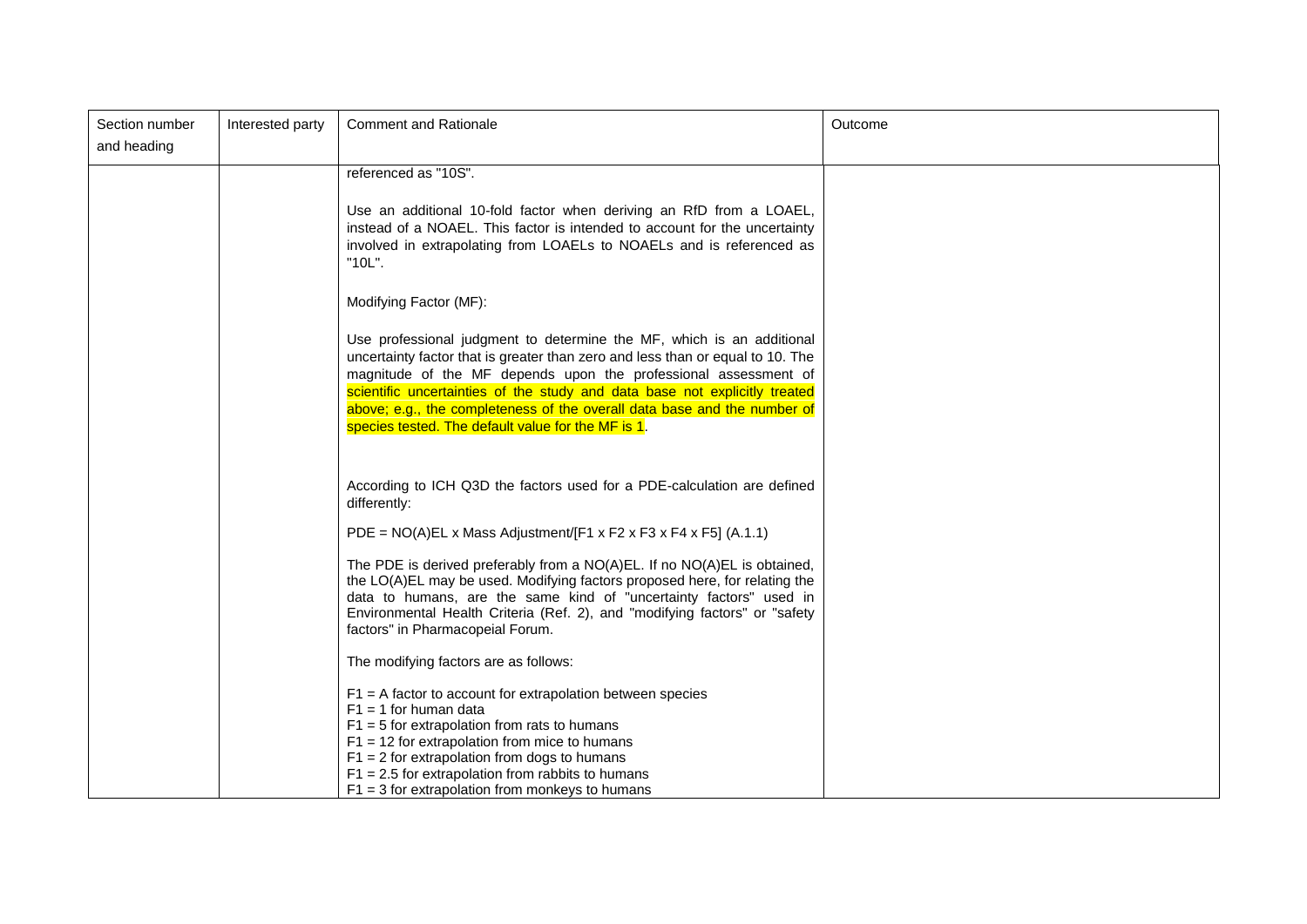| Section number<br>and heading | Interested party | <b>Comment and Rationale</b>                                                                                                                                                                                                                                                                                                                                                                                                                                                                                                                                                                                                                                                                                                                                                                                                                                                                                                                                                                                                                                                                                                                                                                                                                                                                                                                                                                                                                                                                                                                                                                                                                                                                                                                                                                                                                                                                                                                                                            | Outcome |
|-------------------------------|------------------|-----------------------------------------------------------------------------------------------------------------------------------------------------------------------------------------------------------------------------------------------------------------------------------------------------------------------------------------------------------------------------------------------------------------------------------------------------------------------------------------------------------------------------------------------------------------------------------------------------------------------------------------------------------------------------------------------------------------------------------------------------------------------------------------------------------------------------------------------------------------------------------------------------------------------------------------------------------------------------------------------------------------------------------------------------------------------------------------------------------------------------------------------------------------------------------------------------------------------------------------------------------------------------------------------------------------------------------------------------------------------------------------------------------------------------------------------------------------------------------------------------------------------------------------------------------------------------------------------------------------------------------------------------------------------------------------------------------------------------------------------------------------------------------------------------------------------------------------------------------------------------------------------------------------------------------------------------------------------------------------|---------|
|                               |                  | $F1 = 10$ for extrapolation from other animals to humans<br>F1 takes into account the comparative surface area: body mass ratios for<br>the species concerned and for man. Surface area (S) is calculated as:<br>$S = kM0.67$ (A.1.2)<br>in which $M =$ body mass, and the constant $k$ has been taken to be 10. The<br>body masses used in Equation A.1.2 are those shown below in Table A.1.1.<br>$F2 = A$ factor of 10 to account for variability between individuals<br>A factor of 10 is generally given for all elemental impurities, and 10 is used<br>consistently in this guideline<br>$F3 = A$ variable factor to account for <b>toxicity studies of short-term exposure</b><br>$F3 = 1$ for studies that last at least one half lifetime (1 year for rodents or<br>rabbits; 7 years for cats, dogs and monkeys)<br>$F3 = 1$ for reproductive studies in which the whole period of organogenesis<br>is covered<br>$F3 = 2$ for a 6-month study in rodents, or a 3.5-year study in non-rodents<br>$F3 = 5$ for a 3-month study in rodents, or a 2-year study in non-rodents<br>$F3 = 10$ for studies of a shorter duration<br>In all cases, the higher factor has been used for study durations between<br>the time points, e.g., a factor of 2 for a 9-month rodent study.<br>$F4 = A$ factor that may be applied in cases of severe toxicity, e.g., non-<br>genotoxic carcinogenicity, neurotoxicity or teratogenicity. In studies of<br>reproductive toxicity, the following factors are used:<br>$F4 = 1$ for fetal toxicity associated with maternal toxicity<br>$F4 = 5$ for fetal toxicity without maternal toxicity<br>$F4 = 5$ for a teratogenic effect with maternal toxicity<br>$F4 = 10$ for a teratogenic effect without maternal toxicity<br>F5 = A variable factor that may be applied if the NOEL was not established<br>$F5 = 1$ for a NOEL<br>$F5 = 1-5$ for a NOAEL<br>$F5 = 5-10$ for a LOEL<br>F5 = 10 for a Lowest-Observed-Adverse-Effect Level (LOAEL) |         |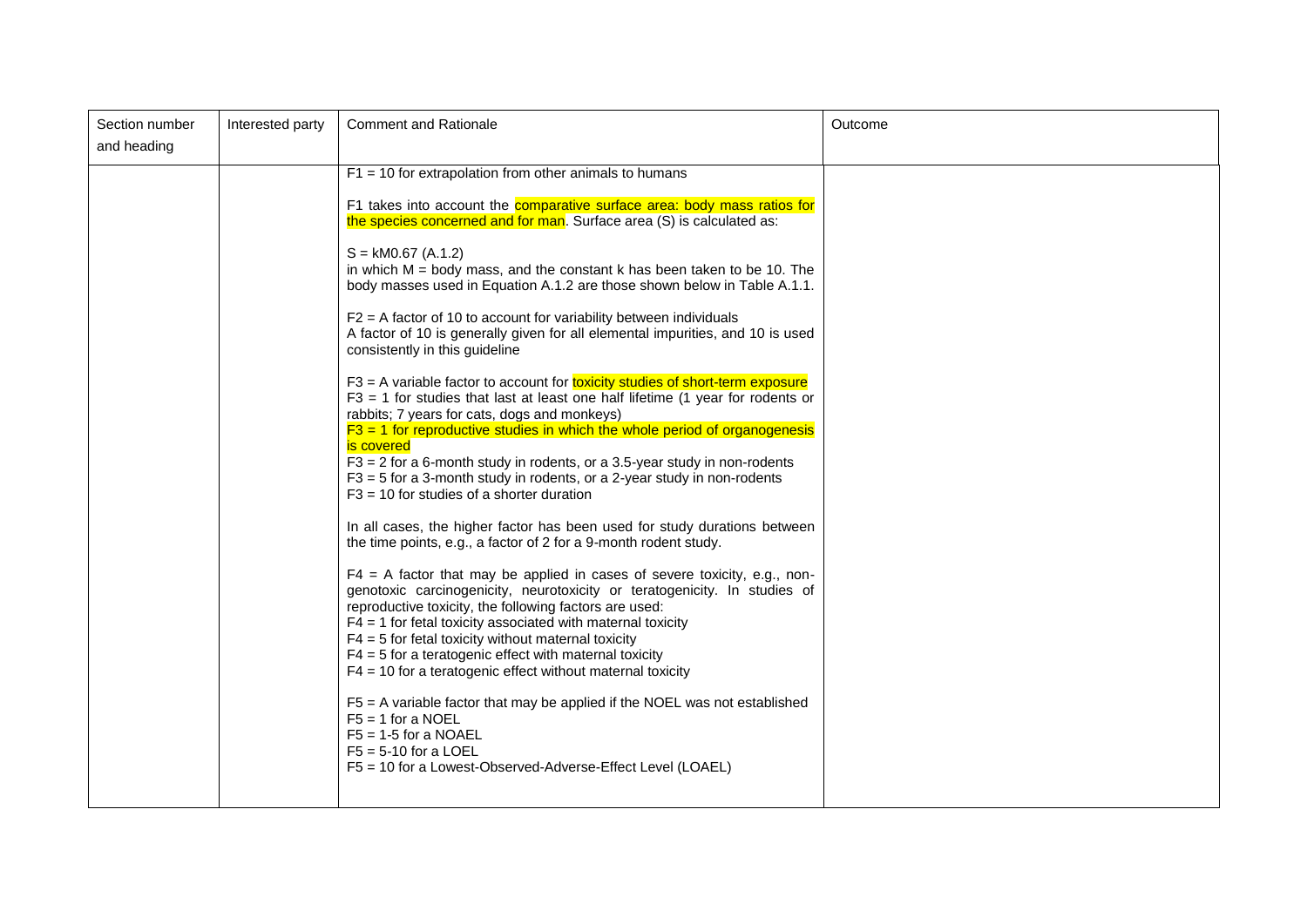| Section number | Interested party | <b>Comment and Rationale</b>                                                                                                                                                                                                                                                                                                 | Outcome |
|----------------|------------------|------------------------------------------------------------------------------------------------------------------------------------------------------------------------------------------------------------------------------------------------------------------------------------------------------------------------------|---------|
| and heading    |                  |                                                                                                                                                                                                                                                                                                                              |         |
|                |                  | The main differences between the RfD-approach and the PDE-approach<br>are<br>1.) the factor to account for extrapolation between species (please<br>refer also to the general comment regarding the PDE-approach)<br>and<br>the variable factor to account for toxicity studies of short-term<br>2.<br>exposure              |         |
|                |                  | Comparison of the two approaches:                                                                                                                                                                                                                                                                                            |         |
|                |                  | In both cases, the reference study is the same:<br>Condray, J.R. 1985. Elemental yellow phosphorus one-generation<br>reproduction study in rats. IR-82-215; IRD No. 401-189. Monsanto<br>Company, St. Louis, MO.                                                                                                             |         |
|                |                  | Elemental yellow (white) phosphorus in corn oil was administered orally by<br>gavage to groups of 15 males and 30 female Sprague-Dawley rats at doses<br>of 0, 0.005, 0.015, or 0.075 mg/kg/day beginning at 80 days prior to mating<br>and continuing through weaning of two complete reproductive cycles.                  |         |
|                |                  | <b>RfD-calculation</b> according to the Chemical Assessment Summary for<br>white phosphorus is as follows (US EPA 1993):                                                                                                                                                                                                     |         |
|                |                  | I.A.3. Uncertainty and Modifying Factors (Oral RfD)<br>UF - This uncertainty factor includes a factor of 10 for interspecies<br>diversity, 10 for intraspecies diversity, and 10 for incomplete reproductive/<br>developmental data and a less than adequate lifetime study. $\rightarrow$ 1000<br>$MF - None \rightarrow 1$ |         |
|                |                  | $RfD = 0.015$ mg/kg/day / 1000 = 0.015 µg/kg/day                                                                                                                                                                                                                                                                             |         |
|                |                  | <b>PDE-calculation:</b>                                                                                                                                                                                                                                                                                                      |         |
|                |                  | A factor of 5 for interspecies diversity (taking into account the comparative<br>surface area: body mass ratios for the species concerned, here for rat, and                                                                                                                                                                 |         |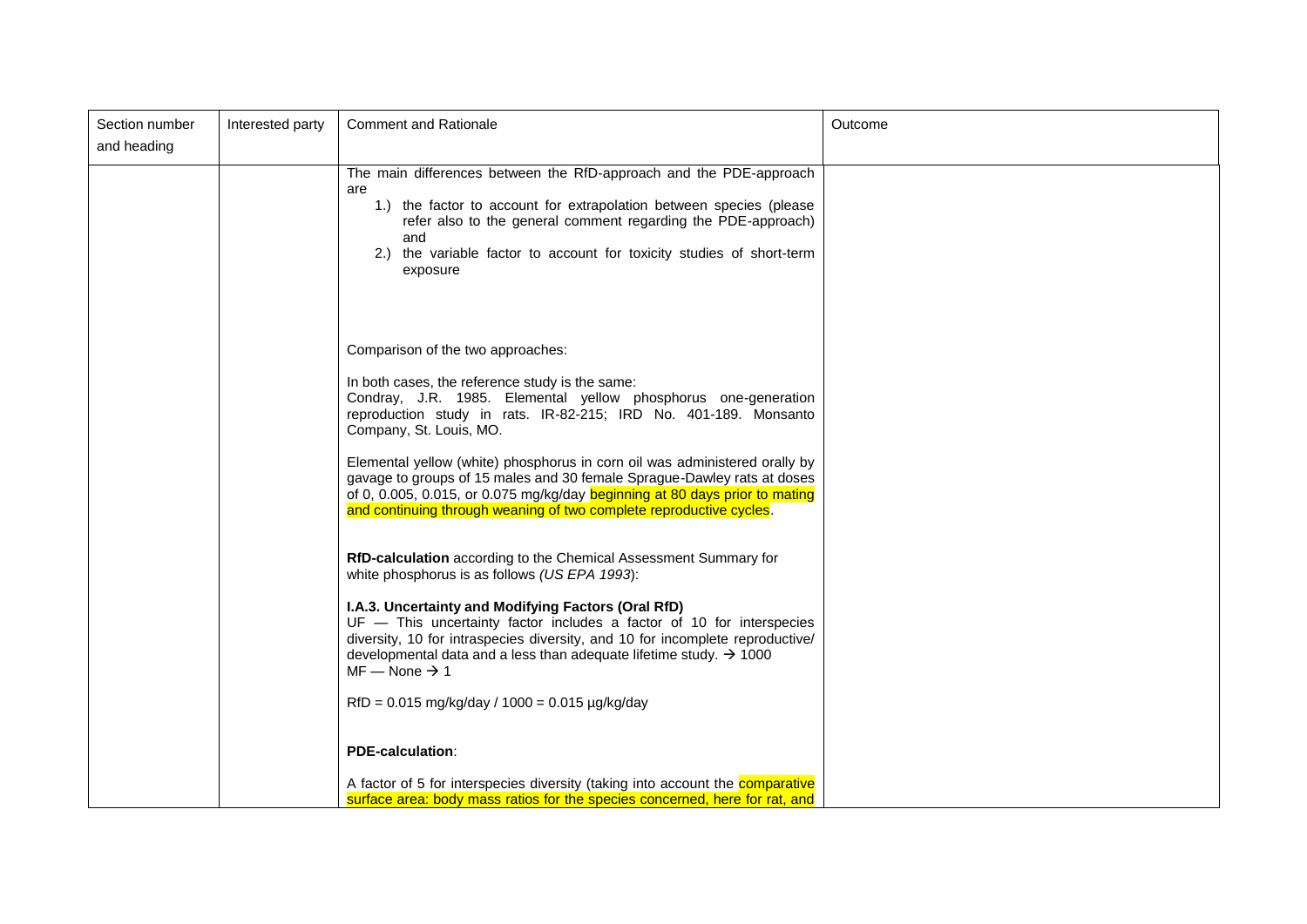| Section number | Interested party | <b>Comment and Rationale</b>                                                                                                                                                                                                                                                                                                                                                            | Outcome |
|----------------|------------------|-----------------------------------------------------------------------------------------------------------------------------------------------------------------------------------------------------------------------------------------------------------------------------------------------------------------------------------------------------------------------------------------|---------|
| and heading    |                  |                                                                                                                                                                                                                                                                                                                                                                                         |         |
|                |                  | for man), 10 for intraspecies diversity, and 1 for reproductive studies in<br>which the whole period of organogenesis is covered $\rightarrow$ 50                                                                                                                                                                                                                                       |         |
|                |                  | The differences lie in the more differentiated determination of the factor for<br>interspecies diversity (RfD-concept uses always a factor of 10 while PDE-<br>concept uses different factors taking into account the <b>comparative surface</b><br>area: body mass ratios for the species concerned and for man) and in the<br>factor used for reproductive studies.                   |         |
|                |                  | The PDE-calculation is as follows:                                                                                                                                                                                                                                                                                                                                                      |         |
|                |                  | PDE = $0.015$ mg/kg/day x 50 kg/[5 x 10 x 1 x 1 x 1] = $0.015$ mg/day = 15<br>µg/day                                                                                                                                                                                                                                                                                                    |         |
|                |                  | An additional weight adaption is not necessary, because:                                                                                                                                                                                                                                                                                                                                |         |
|                |                  | F1 takes into account the comparative surface area: body mass<br>ratios which is more precise than only the comparison of body<br>weights                                                                                                                                                                                                                                               |         |
|                |                  | F1 can be lower than 10                                                                                                                                                                                                                                                                                                                                                                 |         |
|                |                  | F2 is always 10<br>$\bullet$                                                                                                                                                                                                                                                                                                                                                            |         |
|                |                  | The relatively low average body weight of 50 kg is used in the<br>equation for calculating the PDE, which is a further additional<br>safety factor. Divided by $F2 = 10$ , a body weight of 5 kg results.<br>This is near to the body weight of a newborn                                                                                                                               |         |
|                |                  | If comparing the more precise body surface areas of adults (1.73<br>$m2$ ) and newborns (0.25 m <sup>2</sup> ) to account for the variability between<br>individuals, a factor of 7 results which is below the factor $F2 = 10$                                                                                                                                                         |         |
|                |                  | It can therefore be assumed that with the factor $F2 = 10$ all differences<br>between the individuals are already compensated and, together with the<br>other numerous safety factors, an additional weight adjustment is not<br>provided for in this approach. This is also reflected in the result of the<br>calculation of a PDE, which is given with x mg/day, without the unit kg. |         |
|                |                  | Please refer also to the general comment about PDE.                                                                                                                                                                                                                                                                                                                                     |         |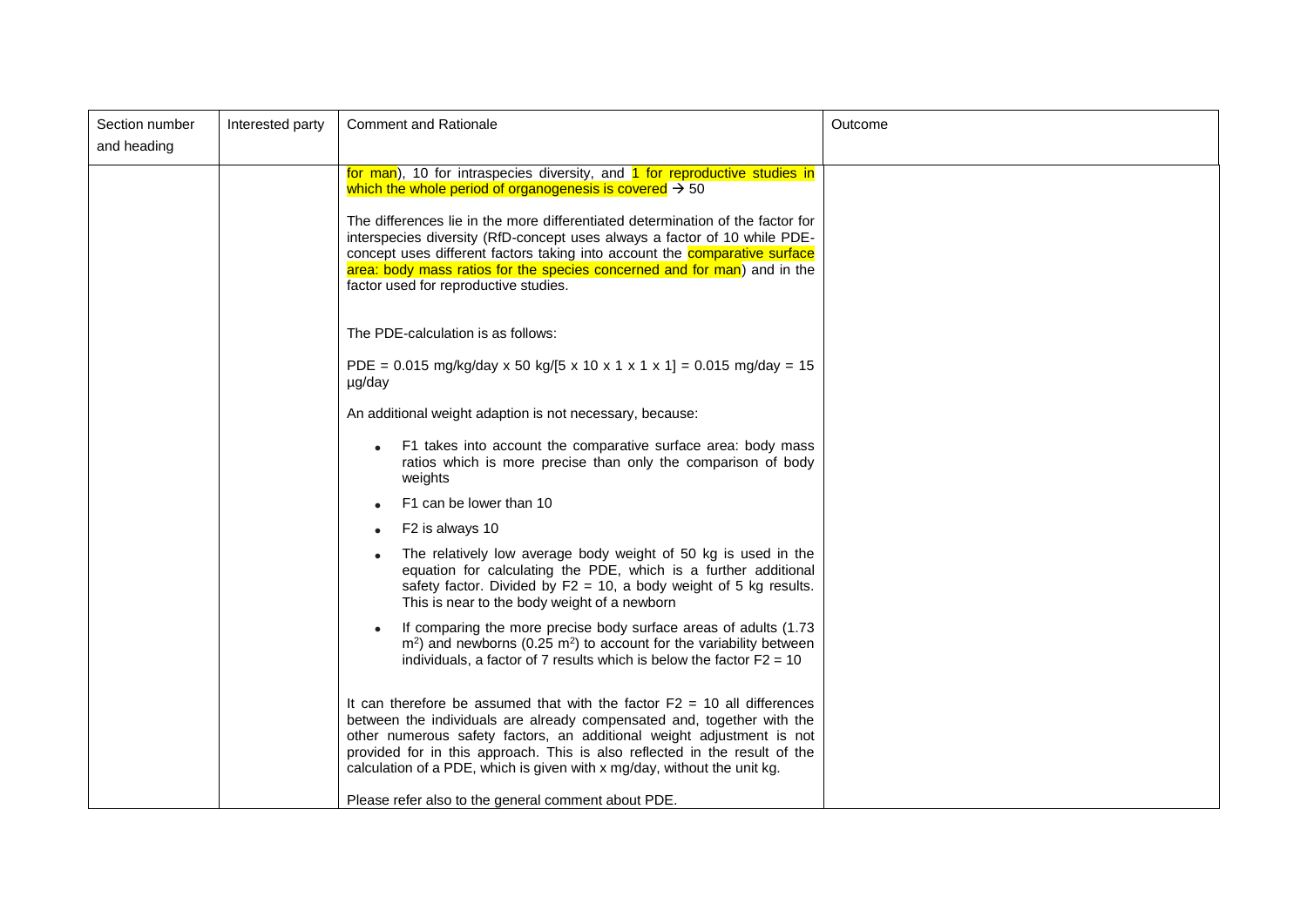| Section number<br>and heading                                             | Interested party | <b>Comment and Rationale</b>                                                                                                                                                                                                                                                                                                                                                                                        | Outcome |
|---------------------------------------------------------------------------|------------------|---------------------------------------------------------------------------------------------------------------------------------------------------------------------------------------------------------------------------------------------------------------------------------------------------------------------------------------------------------------------------------------------------------------------|---------|
|                                                                           |                  | 10 g D3 = 11 mg P<br>$\rightarrow$ 10 g D6 = 11 µg P (< acceptable amount of 15 µg P/day)                                                                                                                                                                                                                                                                                                                           |         |
| Strychnos ignatii<br>Ph. Eur.<br>(HAB 4a)                                 | <b>ECHAMP</b>    | According to the points to consider the LHRD-approach is suitable: The<br>lowest reported human therapeutic dose is 0.16 mg strychnine/kg (CVMP<br>1999). For neonates a dose of 0.48 mg strychnine results. Devided by 100<br>(following the LHRD-approach), 4.8 µg strychnine per day are safe.<br>→ 10 g of Strychnos ignatii D5 are safe for neonates.<br>Remark: the name of the stock in Ph. Eur. is Ignatia. |         |
| Strychnos ignatii<br>Ph. Eur.<br>(Ph. franc.)<br>Add rows as appropriate. | <b>ECHAMP</b>    | According to the points to consider the LHRD-approach is suitable: The<br>lowest reported human therapeutic dose is 0.16 mg strychnine/kg (CVMP<br>1999). For neonates a dose of 0.48 mg strychnine results. Devided by 100<br>(following the LHRD-approach), 4.8 µg strychnine per day are safe.<br>→ 10 g of Strychnos ignatii D5 are safe for neonates.<br>Remark: the name of the stock in Ph. Eur. is Ignatia. |         |

#### **Literature Reference:**

- 1. Committee on Nutrition American Academy of pediatrics (AAP). Iron Fortification of Infant Formulas. Pediatrics 1999; 104; 119. Online available: <https://doi.org/10.1542/peds.104.1.119>
- 2. CVMP (Committee for Veterinary Medicinal Products The European Agency for the Evaluation of Medicinal Products). Strychni semen. EMEA/MRL/566/99-Final, March 1999.
- 3. Desel H & GIZ Nord. Antidote umfassende Liste (Antidotes Comprehensive List). Online available: [https://www.giz-nord.de/cms/index.php/informationen-zur-therapie-von-vergiftungen-/284-antidote-umfassende-liste-antidotes-comprehensive-list.html,](https://www.giz-nord.de/cms/index.php/informationen-zur-therapie-von-vergiftungen-/284-antidote-umfassende-liste-antidotes-comprehensive-list.html) downloaded 03.05.2018.
- 4. EFSA (European Food Safety Authority) Panel on Dietetic Products, Nutrition and Allergies (NDA). Scientific Opinion on nutrient requirements and dietary intakes of infants and young children in the European Union. EFSA Journal 2013; 11(10):3408. Online available: [https://doi.org/10.2903/j.efsa.2013.3408.](https://doi.org/10.2903/j.efsa.2013.3408)